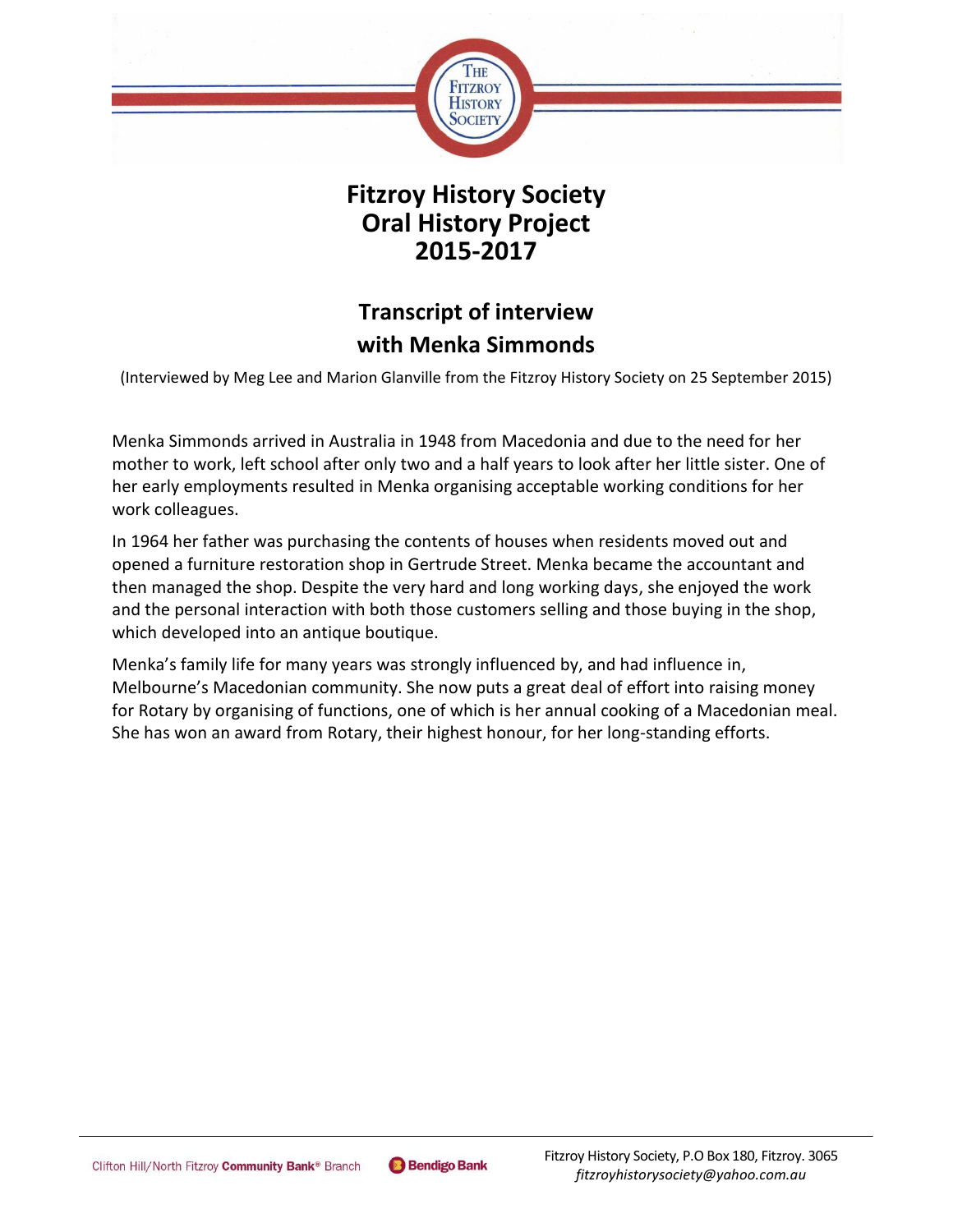

#### **START OF TRANSCRIPT**

- Menka Simmonds: Well when I first came to Australia I'm known as Mary everywhere, all my business is Mary because when I came in 1948 foreign names were not acceptable, they changed it to Mary. Everyone keeps on saying to me why do you change - not that there's anything wrong with Mary - I said well, in those days I said Menka was a foreign name. So, but now I go by both names.
- Facilitator: So this is Menka Simmonds and it's Wednesday 16 September at 10:30am. Thank you Menka very much for having us. So you were telling the story about the attitude to people delivering in Fitzroy.
- Menka Simmonds: Now this was in [Ball and Welch's] as I said, I wanted to buy this dinner set and I didn't have enough money. So, when I told the woman to deliver it to Gertrude Street, Fitzroy, she said oh, oh do you realise POD means pay on delivery? I said oh, would you rather deliver it to my house in Kew, that's - I lived with my parents [1:04] then - and her whole demeanour changed. I said look, on second thought, I said, cancel it, I don't really want it.

Another very funny episode, I used to stay on the corner of Gertrude and Napier Street and that was the corner where all the prostitutes did their business, and I'm waiting for the tram and all of a sudden this police car pulled up. He said ma'am, do you mind if we drive you to wherever you want, this is a very bad corner to be wait-. I said oh no, I'm used to this area, I live upstairs.

I couldn't get into a police car because opposite it was the Macedonian Gambling Club and they were all watching. If I got into a police car it would be through the whole community, she finally got caught up. Because they didn't like it that I was so successful in business and one of them said, you drive a truck - it was a van - I said yes, that's part of my business. Women shouldn't drive trucks [laughs]. I was a little bit of a rebel in the Macedonian community.

So, but I have lots of - and another really funny one was this drunk walked in - the shop was wide, really wide door - he walked in and I had one of those harps, you know the church harps where you?

He was pulling away and I said to him - maybe I shouldn't say it on the thing - I said, stop playing with my organ…

[Laughter]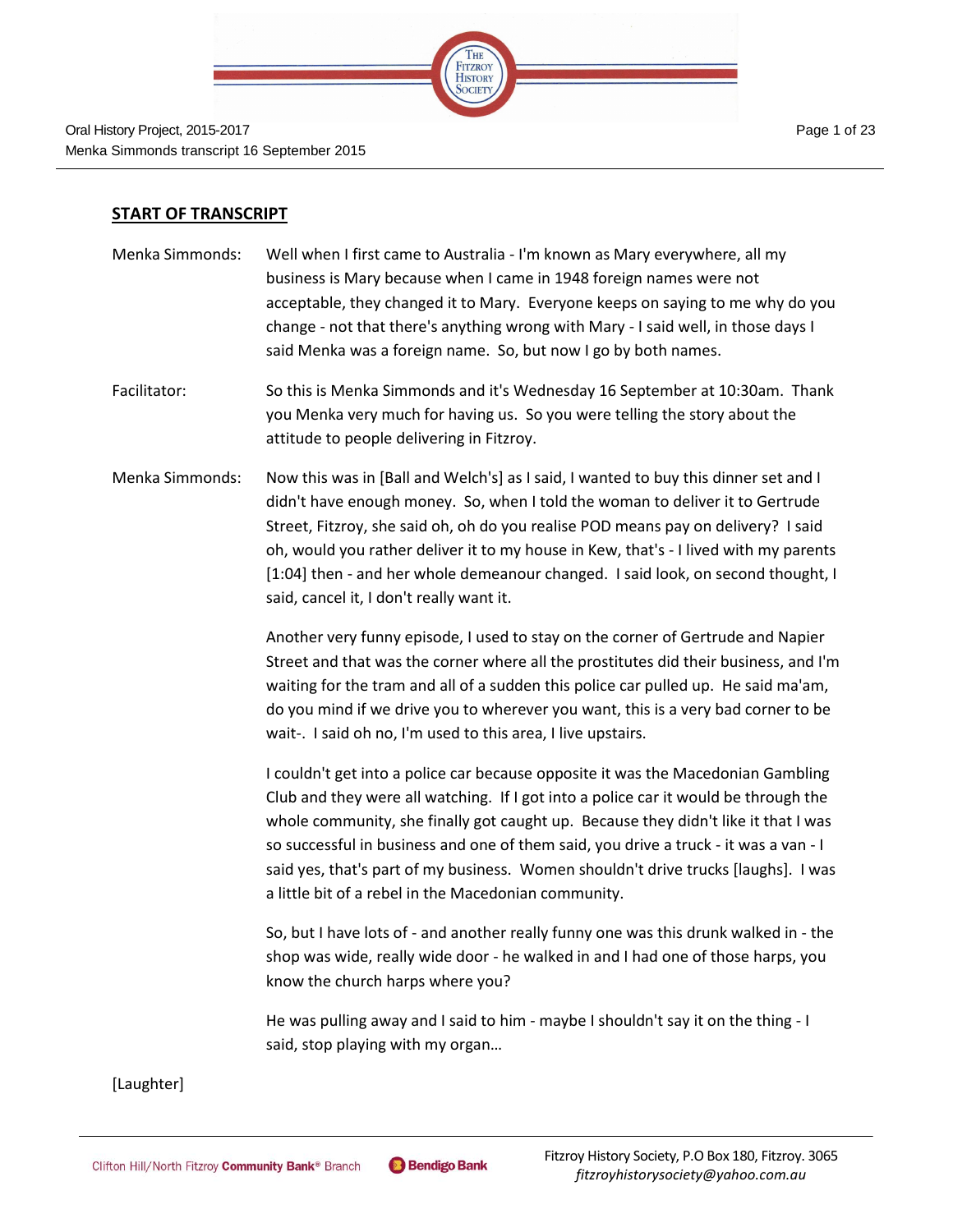

Page 2 of 23

…and he said lady, I never play with lady's organs.

| [Laughter]      |                                                                                                                                                                                                                                                                                                                                                                                                                                                                |
|-----------------|----------------------------------------------------------------------------------------------------------------------------------------------------------------------------------------------------------------------------------------------------------------------------------------------------------------------------------------------------------------------------------------------------------------------------------------------------------------|
|                 | I laughed so hard, I mean I really put myself in. He sorted a, as dignified as he<br>could and looked at me as if to say, oh. Oh, I had so many funny episodes in that<br>shop.                                                                                                                                                                                                                                                                                |
| Facilitator:    | Now the shop, Menka, was on Gertrude Street                                                                                                                                                                                                                                                                                                                                                                                                                    |
| Menka Simmonds: | On the corner of Gertrude and Napier Street and was big.                                                                                                                                                                                                                                                                                                                                                                                                       |
|                 | [3:15]                                                                                                                                                                                                                                                                                                                                                                                                                                                         |
|                 | As I said in the book in the old days my, we knew, all the newcomers used to come<br>to Fitzroy to buy furniture and stuff. We used to sell them for £200 to furnish<br>their whole house and we'd deliver it. Then the extra service we used to give<br>them we'd ring the gas and fuel, we'd ring the telephone, we'd arrange all that for<br>them because they couldn't speak. So, that was an extra little incentive we used<br>to do for them, and we did |
| Facilitator:    | Yes. So, what made you come to Gertrude Street?                                                                                                                                                                                                                                                                                                                                                                                                                |
| Menka Simmonds: | Oh well dad originally when wanted to do something used to buy all this stuff and<br>mum said, you either get a shop or just get rid of the stuff, because he was a<br>buyer. So he opened up in Gertrude Street in a little shop and then this shop, the<br>big one, became available and all his cronies were all retiring. He said no, he said<br>I'm going to open that and he borrowed money and opened Fitzroy Auctions in<br>1964.                      |
| Facilitator:    | What number Gertrude Street?                                                                                                                                                                                                                                                                                                                                                                                                                                   |
| Menka Simmonds: | I think it was 314.                                                                                                                                                                                                                                                                                                                                                                                                                                            |
| Facilitator:    | Where Dante's was?                                                                                                                                                                                                                                                                                                                                                                                                                                             |
| Menka Simmonds: | Yes, and he said well - I was working for Myers at that time - he said, you'll have to<br>come and do all my paperwork and all my selling, and with my poppa if he said<br>you did that - and I really resented it, but I did. I learnt everything there is to learn<br>about                                                                                                                                                                                  |
| Facilitator:    | What year was this?                                                                                                                                                                                                                                                                                                                                                                                                                                            |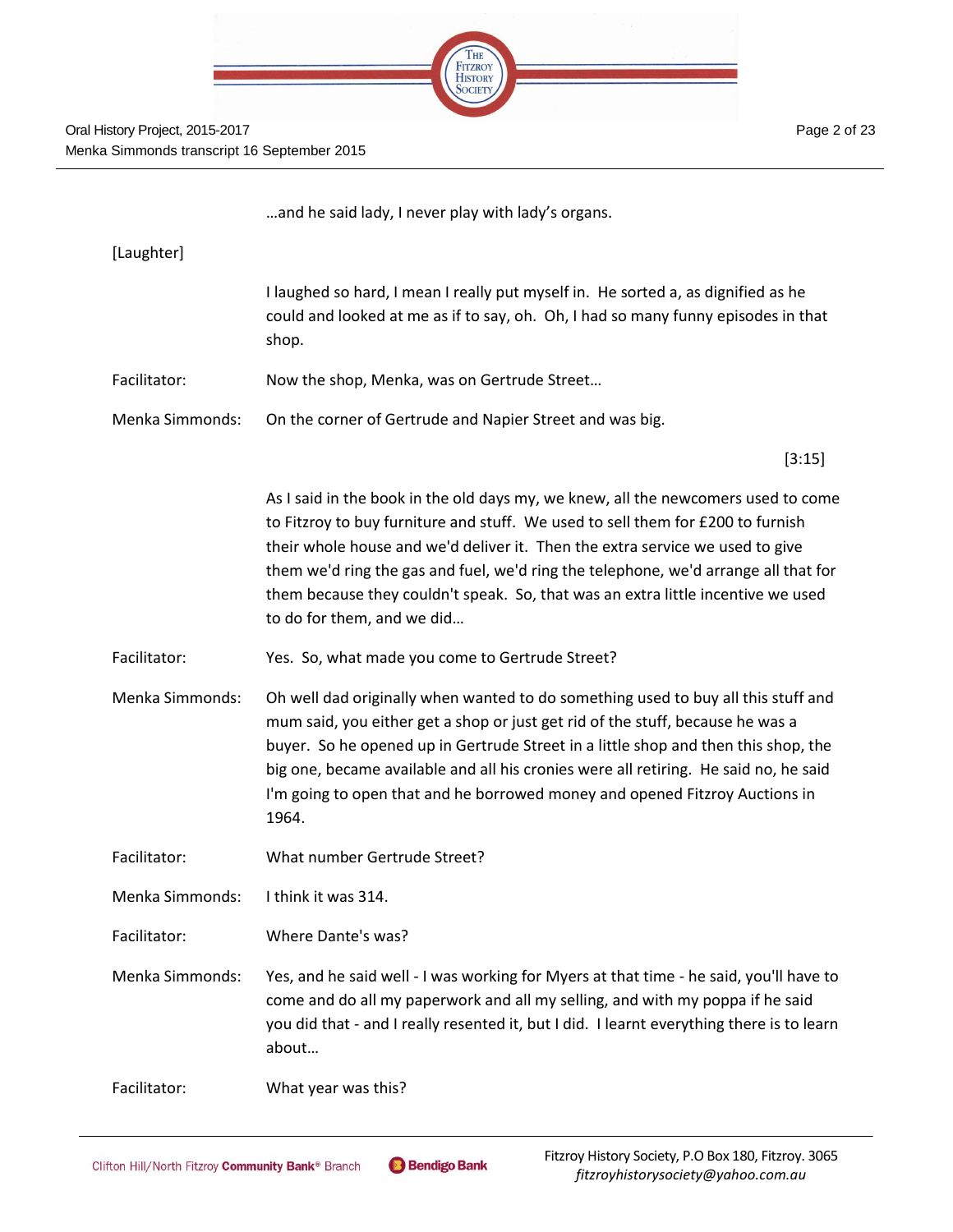

Page 3 of 23

Menka Simmonds: This was in 1964.

[Very] early, and we stayed there for quite a long time until poppa retired and I and my husband at that time took over the business. We more or less started improving it, putting antiques in it, and then I started doing antique fairs. No it was a really good business and in those days' people loved coming in. They could buy anything. Fridges, bedding, antiques, jewellery, we had the lot.

[5:23]



Figure 1: Menka's mother and father.

Facilitator: Yes, and they were Macedonian...

Menka Simmonds: Oh no, all different nationalities. We went through all the different, like the Macedonians, there were Spanish and then there were Italians and then there were Turks. That area, that was their starting point for all the new Australians because it was close to the city and they could get cheap rental, very cheap rental in those days. A lot of them would live in the flats until they gathered a bit of money and then moved on to Doncaster. …Or Kew, or Bulleen.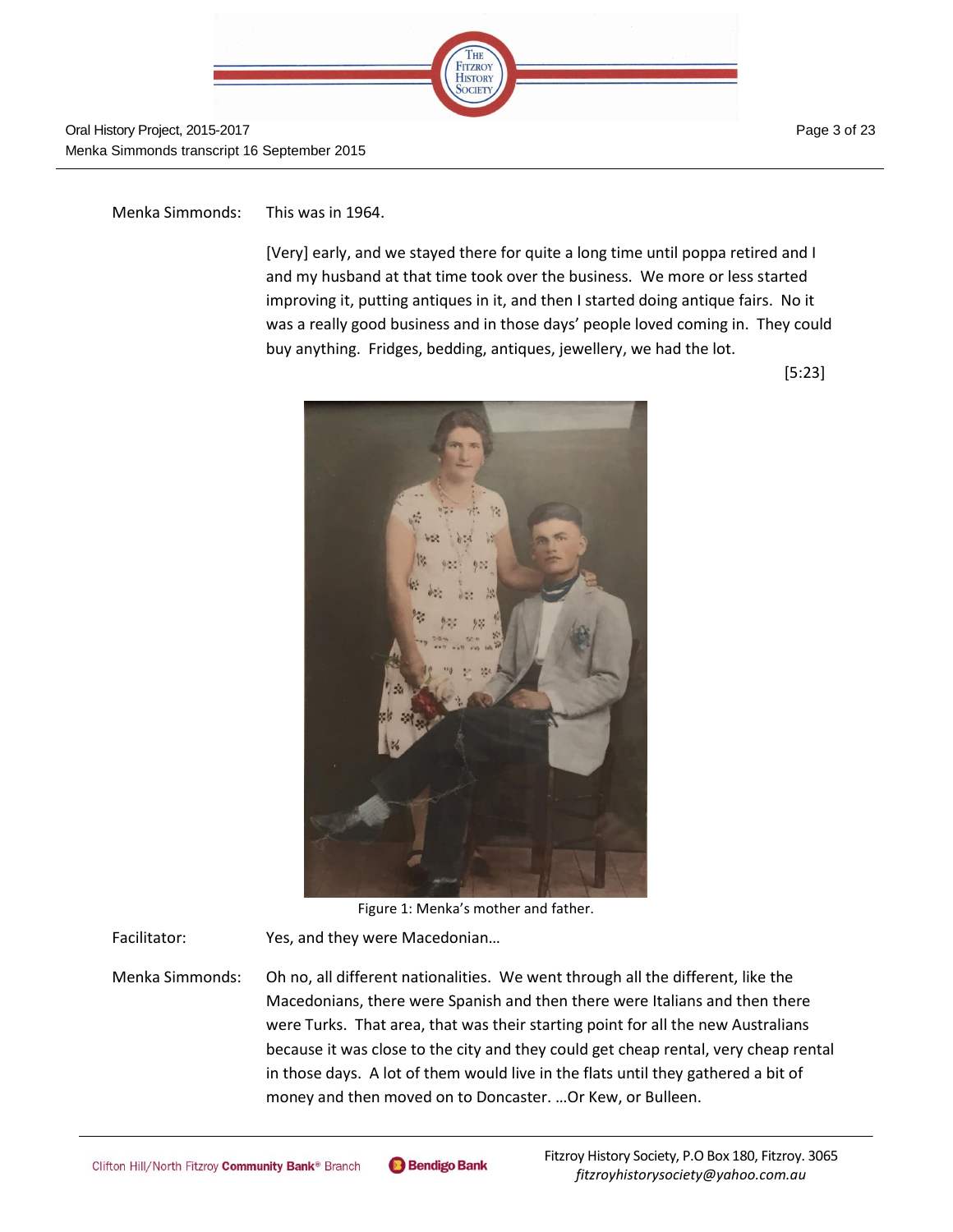

| [Laughter]             |                                                                                                                                                                                                                                                                                                                                                                                                                                                                                                                                                                                                           |
|------------------------|-----------------------------------------------------------------------------------------------------------------------------------------------------------------------------------------------------------------------------------------------------------------------------------------------------------------------------------------------------------------------------------------------------------------------------------------------------------------------------------------------------------------------------------------------------------------------------------------------------------|
|                        | It was a fantastic                                                                                                                                                                                                                                                                                                                                                                                                                                                                                                                                                                                        |
| Facilitator:           | Yes, because [Johnson's] was also a furniture shop.                                                                                                                                                                                                                                                                                                                                                                                                                                                                                                                                                       |
| Menka Simmonds:        | Well that was the building, that was the original building. Johnson's, yes.                                                                                                                                                                                                                                                                                                                                                                                                                                                                                                                               |
| Facilitator:           | Oh, yes, because I understand that Johnson was further down by the Aboriginal<br>Health Service.                                                                                                                                                                                                                                                                                                                                                                                                                                                                                                          |
| <b>Menka Simmonds:</b> | No, no I don't know. I, we understood it our building was - because we used to<br>get a lot of furniture with a stamp and one of the elders in the area said he<br>remembers coming there and working. So I don't know and I can only go by what<br>he said.                                                                                                                                                                                                                                                                                                                                              |
| Facilitator:           | Yes, so where did you get your stock from?                                                                                                                                                                                                                                                                                                                                                                                                                                                                                                                                                                |
| <b>Menka Simmonds:</b> | Well in those days we didn't have to go hunting, all the agents used to ring us up<br>because we'd just clear the whole house before they'd sell it. Used to be able to<br>get a whole house lot for about £100 [laughs]. It was anything just to clear it. It<br>was a real big business, loved it, that was my start there and then I moved on to<br>Clifton Hill, oh, in 1987 in Clifton Hill and I've been in Clifton Hill since then.<br>[7:18]                                                                                                                                                      |
|                        | I bought the building on the corner on Michael and Queens Parade and in those<br>days' buildings in Clifton Hill, or as they call it North Fitzroy, were cheap. I had to<br>borrow all the money to buy that building and I remember the bank manager<br>saying, you paid that much money for that, in Clifton Hill? I said, you wait, one<br>day I said - anyway, 10 years later he came and saw my name and he said oh, you<br>were clever buying this building. I said, not according to you. At that time, I<br>borrowed the money I was paying 17.5 per cent Nearly went broke a couple of<br>times. |
| Facilitator:           | interest rates were high then, weren't they?                                                                                                                                                                                                                                                                                                                                                                                                                                                                                                                                                              |
| Menka Simmonds:        | Oh people complain about six per cent, in business.                                                                                                                                                                                                                                                                                                                                                                                                                                                                                                                                                       |
| Facilitator:           | Yes, it was tough, it was tough.                                                                                                                                                                                                                                                                                                                                                                                                                                                                                                                                                                          |
| Menka Simmonds:        | 17.5 per cent, so                                                                                                                                                                                                                                                                                                                                                                                                                                                                                                                                                                                         |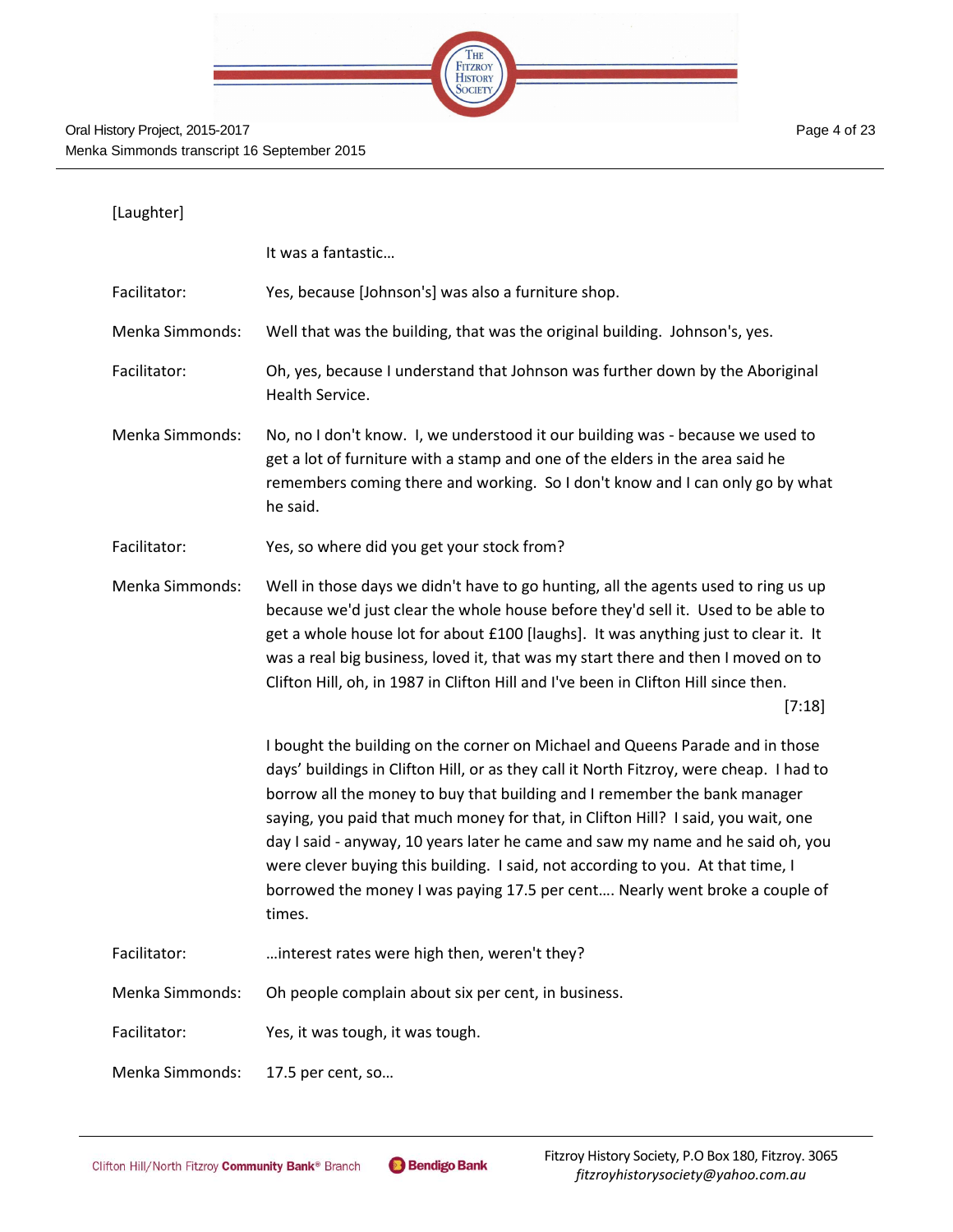

| Facilitator:    | Yes. So Menka, you mentioned the Macedonian Club across the road in                                                                                                                                                                                                                                                                                                                                                                                                                                                                                                                                                              |
|-----------------|----------------------------------------------------------------------------------------------------------------------------------------------------------------------------------------------------------------------------------------------------------------------------------------------------------------------------------------------------------------------------------------------------------------------------------------------------------------------------------------------------------------------------------------------------------------------------------------------------------------------------------|
| Menka Simmonds: | That's where all the Macedonians congregated to play cards. Gertrude Street and<br>Napier Street was the mecca for the Macedonians. We had our church around<br>the corner, that was the first Macedonian church and an Anglican priest, Father<br>[Elliot] from, he used to have the Saint Luke's in Brunswick Street, St Georges<br>Road. He was a great friend of dads and went to Canberra because the Greeks<br>didn't want us to open a Macedonian church, so through him we got the<br>permission to open the, to build the church in Young Street. I don't know if it's<br>still there, I don't think so.  But they said |
| Facilitator:    | Young Street was demolished, wasn't it?                                                                                                                                                                                                                                                                                                                                                                                                                                                                                                                                                                                          |
| Menka Simmonds: | It was a big church and that was the first Macedonian church in Australia. Now<br>there's over 30 or so, all over.<br>[9:09]                                                                                                                                                                                                                                                                                                                                                                                                                                                                                                     |
|                 | Approximately, yeah. We used to walk around the, from Young Street right<br>around Napier Street and all the other streets at Easter time carrying the candles.<br>We'd be walking around our area and the Greeks would be walking around East<br>Melbourne and it was a really interesting era.                                                                                                                                                                                                                                                                                                                                 |
| Facilitator:    | Yes, very much and, of course, the twain never met.                                                                                                                                                                                                                                                                                                                                                                                                                                                                                                                                                                              |
| Menka Simmonds: | Well we did, but look there was a bit of argy bargy but I've got lots of Greek<br>friends and I say to them, I respect you and I like you but I'm Macedonian and<br>you're Greek, let's leave it at that. The ones that know me                                                                                                                                                                                                                                                                                                                                                                                                  |
| Facilitator:    | Yes, do you think there's many Macedonian's left here?                                                                                                                                                                                                                                                                                                                                                                                                                                                                                                                                                                           |
| Menka Simmonds: | Oh, there's still a few, but not as many. A lot of them moved out to bigger houses<br>in Doncaster. They could buy a big house compared to - but there's still quite a<br>few in McKean Street.  Macedonians, yeah. Not as many as there used to be.                                                                                                                                                                                                                                                                                                                                                                             |
| Facilitator:    | What do you think they were employed                                                                                                                                                                                                                                                                                                                                                                                                                                                                                                                                                                                             |
| Menka Simmonds: | They were always in factories, they always worked in factories. My father was<br>about the only one who was in business, the rest of them, well most of them<br>worked for either factories or in butcher shops. Mainly sort of labour work. He<br>was ahead of his time, poppa, working in antiques. They all thought he was crazy<br>lugging all this furniture, but I got that from him, I love it. I still love it.  Yeah, I<br>think it's one                                                                                                                                                                               |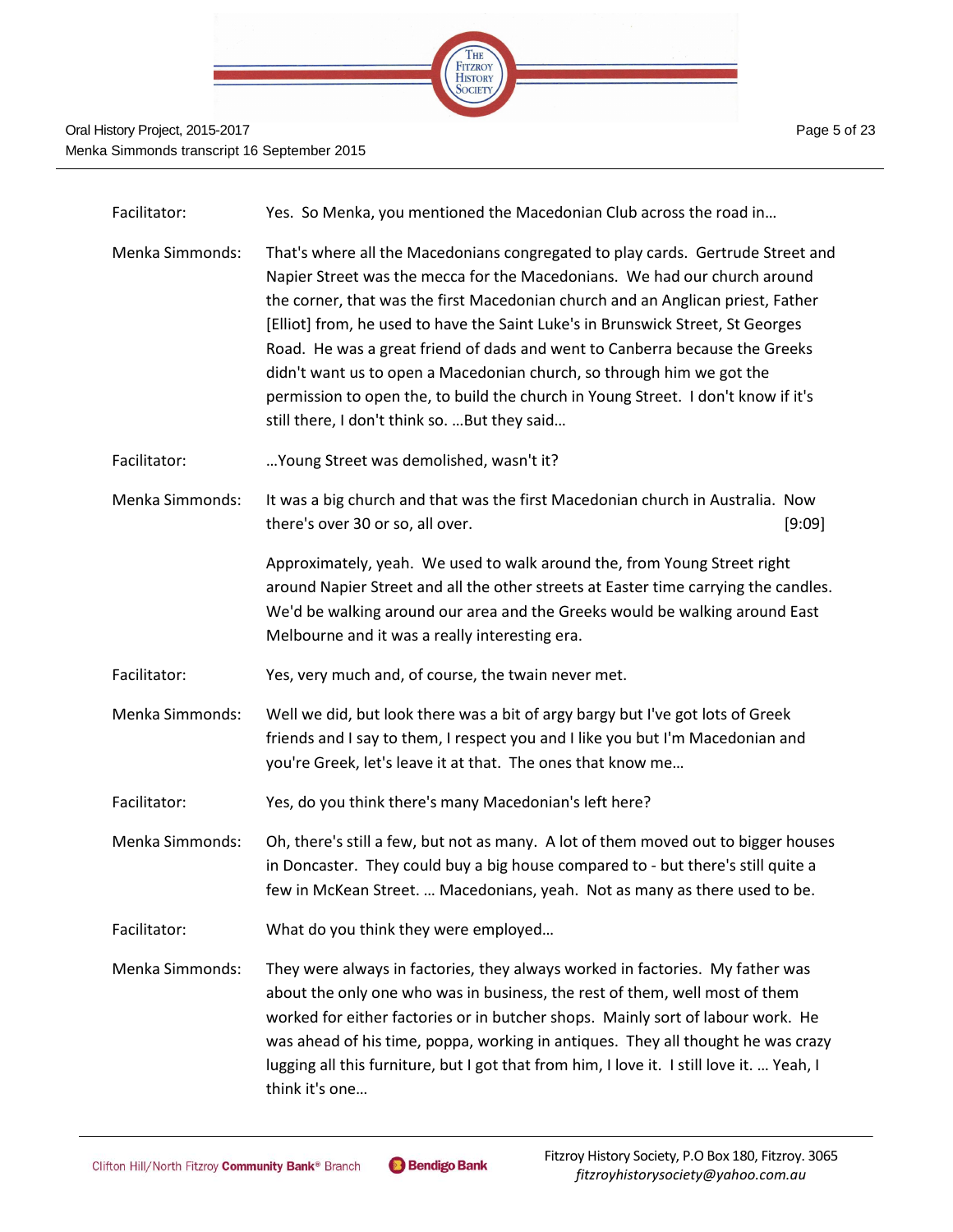

| Facilitator:           | So if you could imagine Gertrude Street on either side of that Macedonian Club,<br>from Napier Street on which are the existing buildings now, because they<br>demolished                                                                                                                                                                                                                                                                                                                                                                                                                                                                                                                                          | [11:09] |
|------------------------|--------------------------------------------------------------------------------------------------------------------------------------------------------------------------------------------------------------------------------------------------------------------------------------------------------------------------------------------------------------------------------------------------------------------------------------------------------------------------------------------------------------------------------------------------------------------------------------------------------------------------------------------------------------------------------------------------------------------|---------|
| <b>Menka Simmonds:</b> | Mm, I remember when they demolished there was a big, big kerfuffle about<br>demolishing all those shops to build all the flats. But they needed to house<br>people. They demolished a lot of shops. They could've left shop frontages and<br>build the - but in those days, they didn't care, they just demolished things. It was<br>the same with the Exhibition Building, where the museum is. That was a beautiful<br>building and overnight they pulled it down. That's alright now, but they pulled it,<br>overnight, to build that, they pulled down a very beautiful old building to do that.<br>But that stopped, thank goodness, that stopped pulling old buildings down in<br>Fitzroy, I hope they have. |         |
| Facilitator:           | Mm, yeah. Do you remember an antique shop on the corner of Fitzroy Street and<br>Palmer Street? Maybe you didn't come west of Brunswick Street.                                                                                                                                                                                                                                                                                                                                                                                                                                                                                                                                                                    |         |
| Menka Simmonds:        | What was the name?                                                                                                                                                                                                                                                                                                                                                                                                                                                                                                                                                                                                                                                                                                 |         |
| Facilitator:           | I don't know the name but - I'll talk to you afterwards about that.                                                                                                                                                                                                                                                                                                                                                                                                                                                                                                                                                                                                                                                |         |
| Menka Simmonds:        | I probably do but I don't, I don't recall.                                                                                                                                                                                                                                                                                                                                                                                                                                                                                                                                                                                                                                                                         |         |
| Facilitator:           | Mm. But if we could imagine those shops along Gertrude Street can you<br>remember the sequence of what was - was there a Macedonian restaurant next to<br>the men's club?                                                                                                                                                                                                                                                                                                                                                                                                                                                                                                                                          |         |
| <b>Menka Simmonds:</b> | Yes, there was. There was a beautiful Macedonian - it was practically opposite,<br>not my shop, there was an auction room on the corner where the Aboriginal -<br>actually, that building was owned by my sister and brother-in-law. They opened<br>an antique shop when I took over Fitzroy Auctions, they opened an antique shop<br>there and there was a Macedonian restaurant practically opposite them, next to<br>that hotel, I can't remember the name of the hotel.                                                                                                                                                                                                                                        |         |
| Facilitator:           | The Builders Arms.                                                                                                                                                                                                                                                                                                                                                                                                                                                                                                                                                                                                                                                                                                 |         |
| Menka Simmonds:        | Yes, oh gee you've got a better memory than I have.                                                                                                                                                                                                                                                                                                                                                                                                                                                                                                                                                                                                                                                                |         |
| Facilitator:           | No, well I live down there.                                                                                                                                                                                                                                                                                                                                                                                                                                                                                                                                                                                                                                                                                        |         |
| Menka Simmonds:        | It was beautiful, beautiful food.                                                                                                                                                                                                                                                                                                                                                                                                                                                                                                                                                                                                                                                                                  | [13:21] |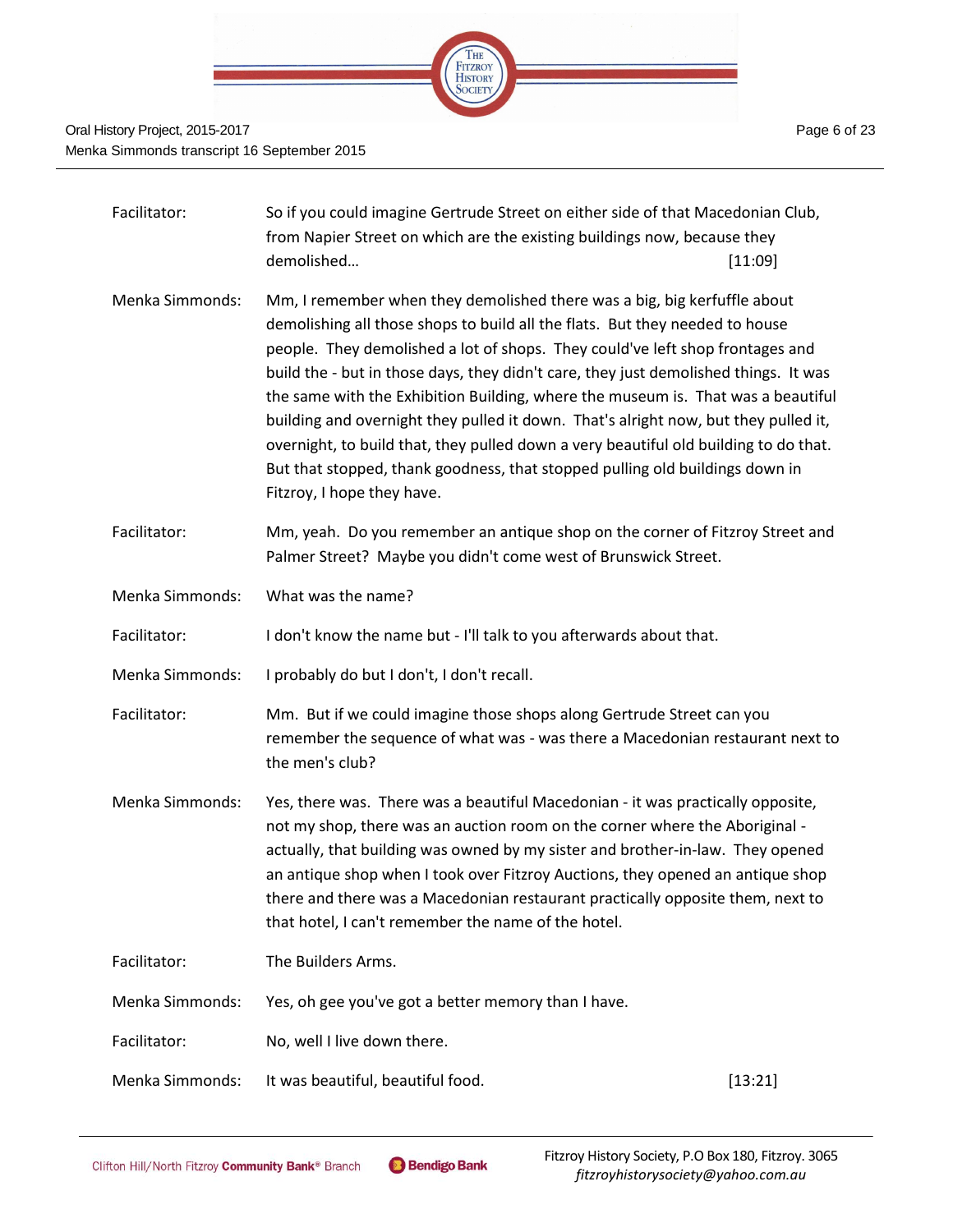

Mm. But they closed down. There's not many, I don't know if there are many Macedonian restaurants left. I think, I was always told, you should open a Macedonian - because I cook quite a few Macedonian dishes. I hold a dinner for the last 10 years for Rotary to make money for the Rotary. I cook for about 20-25 people of Macedonian dishes.

I actually fitted 25 people here last - was it last year or this year? No, last year, it was in March and it was 36 degrees so I had to fit them in here. It was too hot outside, some of our Rotarians are in their 90s. I had six of them sitting here and the rest were on two long trestle tables. I cooked a sit-down meal.

- Facilitator: Mm, you did a lot at once.
- Menka Simmonds: Yeah I love it, I love cooking, and I earn them \$500 for the day because I charge people \$25 for the meal. They were happy to pay.
- Facilitator: Oh, I'm sure, they were getting a bargain for a lovely home cooked meal like that.
- Menka Simmonds: Do you know any Macedonians?
- Facilitator: No, the secretary of work, where I used to work, [Sefta].
- Menka Simmonds: Sefta, I probably know her by face but I…
- Facilitator: Yeah, she's and I think and her husband works at Ford, I think he's in administration at Ford. Yeah, I can't remember her last name.
- Menka Simmonds: No, I probably know her by face. But there were a few, like there was a Macedonian record shop I think opposite, in that part, near the Macedonian restaurant, but he went. There were only about, actually only about, well counting ours and my brother-in-law's, only about four Macedonian restaurant in the street and the Macedonian Gambling Club, that was big.
- Facilitator: Legal? [15:34] Menka Simmonds: Oh legal, yeah, they played cards for fun and for coffees, yeah. But they had, there'd be lots of them there congregating, much to the delight of the

wives, it got them out of the house.

Facilitator: Yes, and the bootmaker?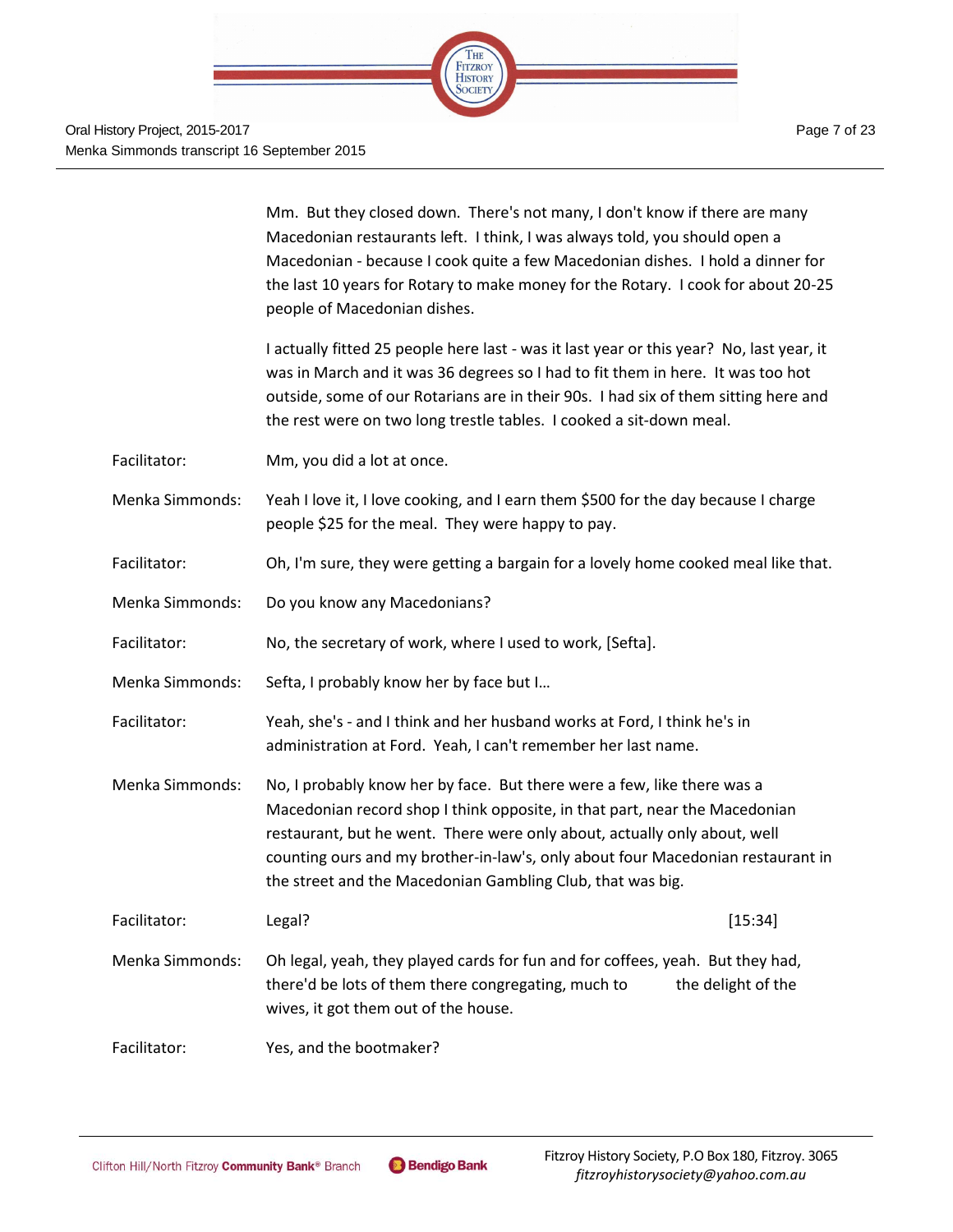

Menka Simmonds: Oh, he's still there, Tony. …His father owned three of those buildings and he was in - oh I'm sorry, yes, that's another one. That was, he's definitely Mac-, well, they call themselves Macedonian Bulgarian and he… [Aside discussion] His father originally started that business, but the son did the shoe and he's around the corner in, he still repairs boots and shoes. He used to make special boots for all the rockers, all the rockers from America used to come and have boots made by him specially. Facilitator: Like Elvis Presley. Menka Simmonds: I don't know about Elvis; he never came to - he never came to Australia. No, a lot of the rockers used to turn up there and he was the speciality making these beautiful boots. Now he just does shoe repairs, he's very good at it. He and his wife, they sit in this little garage in the back, she said Menka, what can I do? He doesn't know what to do with himself. So, this is a way of keeping him busy, yeah. They own those three buildings, three storey building. Their son now runs a, I think, a computer repair in one of them. Facilitator: Menka, in the 1960s Gertrude Street was really a shopping hub of Melbourne, wasn't it? Menka Simmonds: It was, but it also had quite a dodgy, a bit of a dodgy name. There were a few dodgy people living around there. Facilitator: Now you told me the story about the police offering to pick you up before, you might like to say that again. **Example 20** and the same state of  $[17:46]$ Menka Simmonds: Well I always dressed well, I always through if I'm going - well, I love dressing up. I was standing on the corner of Gertrude and Napier Street waiting for the tram and all of a sudden this police car pulls up. He said lady, madam, can we give you a lift? It's not safe to be standing on a corner here. I said I'm sorry, but I happen to own this business here and I live upstairs so I'm quite happy, thank you. They wouldn't move until the tram came and I got onto the tram. There's another really funny story. This elderly woman, she was a pro, she was lovely, I used to always talk to her. She'd be standing on a corner and she told me she did this business to earn money to send money to her daughter in Queensland for their - and the daughter had no idea what she was doing. One day, she used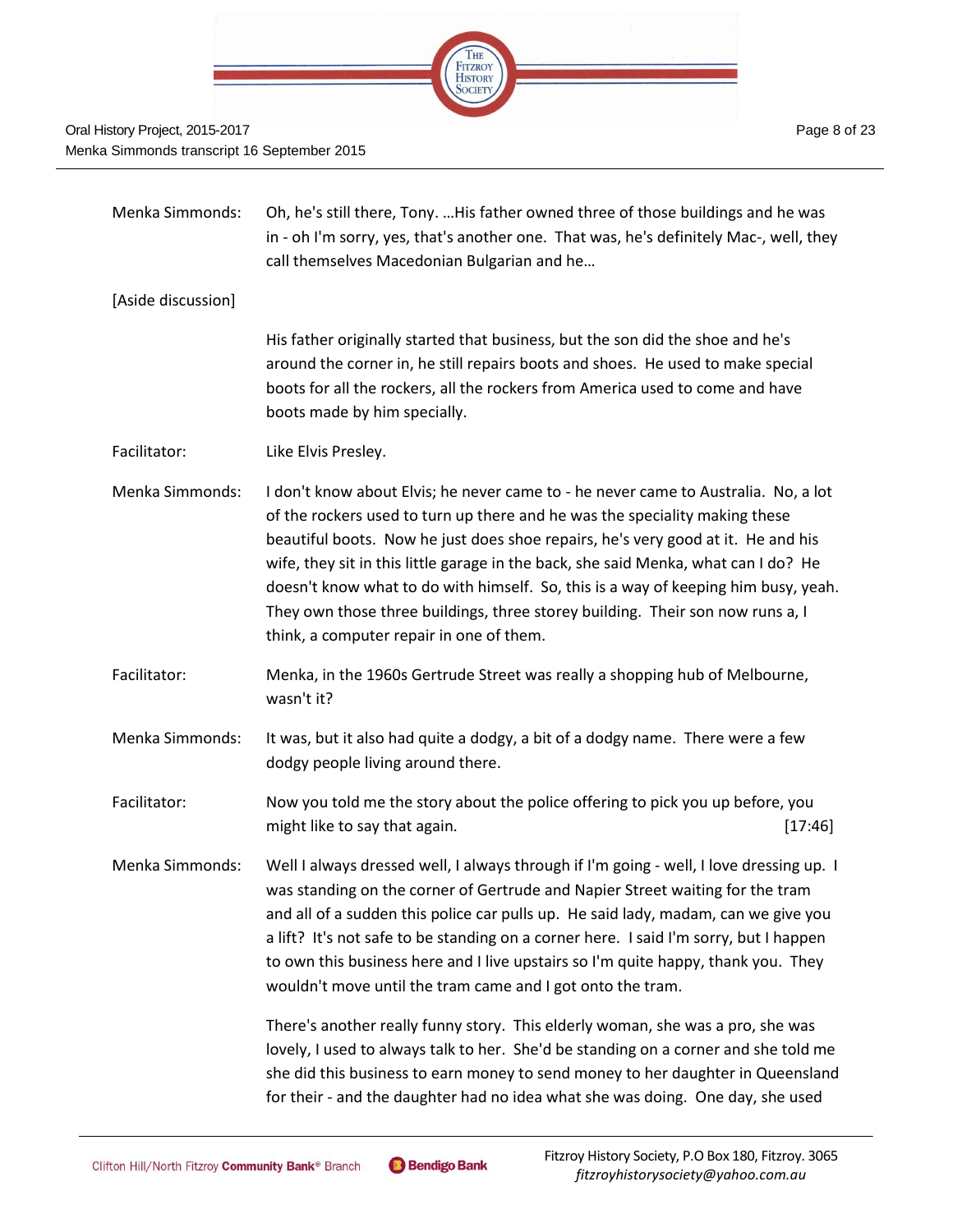

|                        | to come and wander in the shop, this little Greek man came and I was about to<br>sell him a bedroom suite, I went to get the docket book, next thing I know he's<br>walking out. I said, excuse me, what about the bedroom suite? He said, forget<br>the bedroom suite, he was going off with her.                                                                                                                                   |
|------------------------|--------------------------------------------------------------------------------------------------------------------------------------------------------------------------------------------------------------------------------------------------------------------------------------------------------------------------------------------------------------------------------------------------------------------------------------|
| [Laughter]             |                                                                                                                                                                                                                                                                                                                                                                                                                                      |
|                        | Next day she's on the corner again and I said to her excuse me, but you can do<br>your business out on the street but don't steal my customers from my business.<br>Never came into my shop again [laughs]. She laughed, she said ooh, I got good<br>money out of him. I said yeah, yeah I said and I lost the sale of a bedroom suite<br>[laughs].                                                                                  |
| Facilitator:           | He found a bed?                                                                                                                                                                                                                                                                                                                                                                                                                      |
| Menka Simmonds:        | No, it was - there were a lot, there were a lot of them and, you know, that's<br>business. Oh, look                                                                                                                                                                                                                                                                                                                                  |
| Facilitator:           | They lived in the neighbourhood?                                                                                                                                                                                                                                                                                                                                                                                                     |
| <b>Menka Simmonds:</b> | They lived in the neighbourhood. There was another episode, I'm standing in the<br>back and I could see this chair moving from where I'm sitting in the back and I ran<br>out and there's this man walking off with one of my beautiful chairs. So I went<br>and I picked it up and I [20:03] put it back into the shop. He said, you caught me<br>this time, and just kept on walking. He lived in one of those three storey, yeah. |
| Facilitator:           | So the three storey houses were used as apartments?                                                                                                                                                                                                                                                                                                                                                                                  |
| Menka Simmonds:        | Boarding houses, and she was very - she still looks after them, she was very good<br>to them. They did all their paying their bills or taking them to doctors. They have<br>longstanding, they still run it as a boarding houses, they have longstanding                                                                                                                                                                             |
| Facilitator:           | What's her name?                                                                                                                                                                                                                                                                                                                                                                                                                     |
| Menka Simmonds:        | Oh, I can't remember, I'm sorry. The memory's going.  Tony's her husband's<br>name. It'll come to me, but they are a lovely couple. They've been in the area a<br>long, long time.                                                                                                                                                                                                                                                   |
| Facilitator:           | I know somebody who's renting one of the apartment, whatever, in there now.                                                                                                                                                                                                                                                                                                                                                          |
| Menka Simmonds:        | Now there's a lot of single men.                                                                                                                                                                                                                                                                                                                                                                                                     |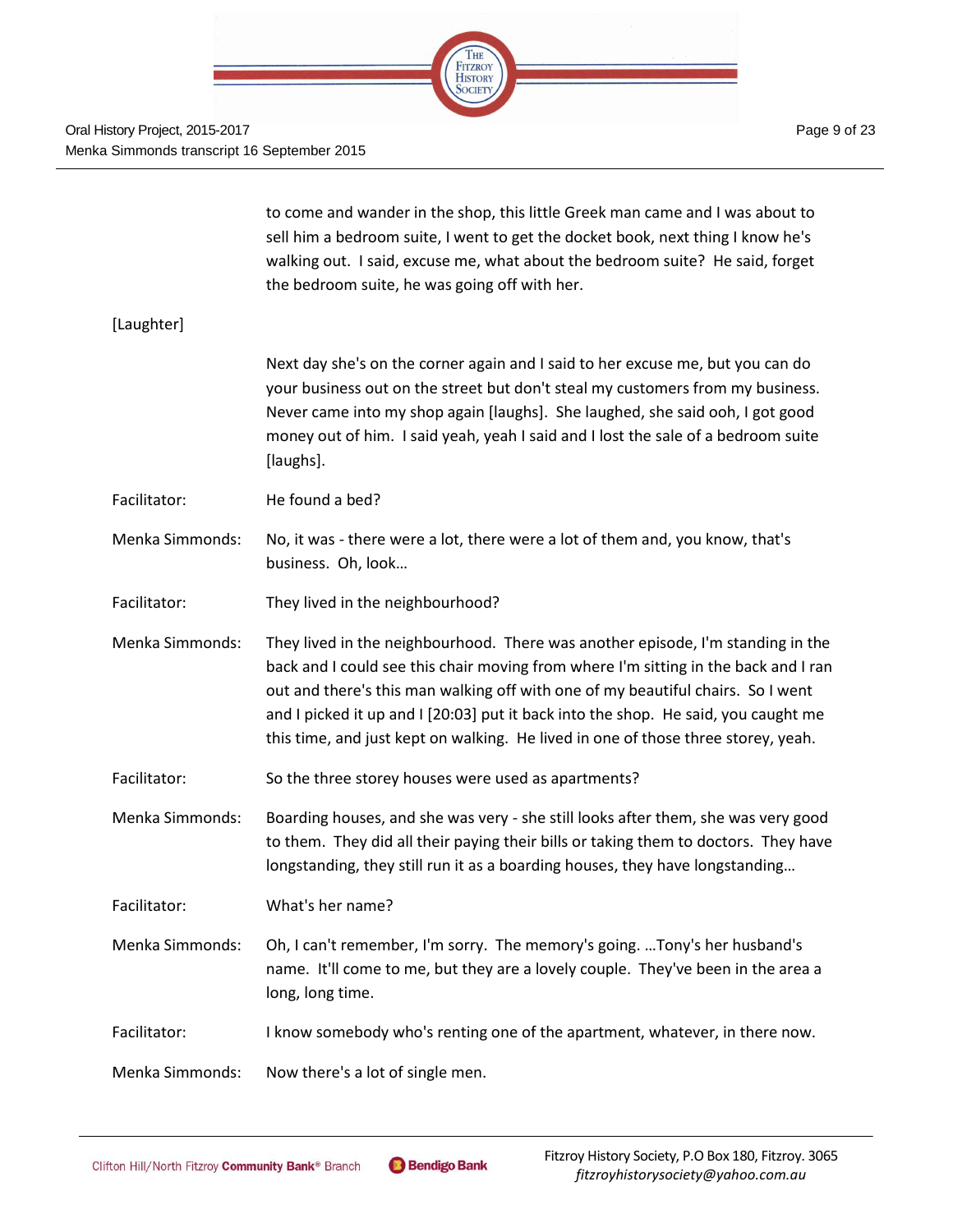

| Facilitator:    | Yeah. I think it's - I haven't been there - but I think it's like a, you have your own<br>place and share the kitchen.                                                                                                                                                                                                                                                                                                                    |
|-----------------|-------------------------------------------------------------------------------------------------------------------------------------------------------------------------------------------------------------------------------------------------------------------------------------------------------------------------------------------------------------------------------------------------------------------------------------------|
| Menka Simmonds: | Yes, yeah. No, it's interesting. One of the tenants that used to be there, she was,<br>a lot of them were alcoholics and she always looked a bit - one day she walks into<br>my shop, she's beautifully dressed, and she said, I've come to tell you goodbye,<br>she said, because I've been offered this flat somewhere in Thornbury by the<br>council. She said, I've decided to become a good citizen. She was beautifully<br>dressed. |
|                 | I said, I'm so happy for you. Three months later she's back in the area, I said to<br>her, what happened? Oh, it was too hard being prim and proper, she said. I like<br>Gertrude Street, Fitzroy much better, it's much more interesting and people talk<br>to you [laughs]. It was a lovely, lovely area, yeah. I was there quite a long time.                                                                                          |
| Facilitator:    | So you didn't only auction furniture or sell furniture to new arrivals but you<br>gave them additional service.<br>[22:08]                                                                                                                                                                                                                                                                                                                |
| Menka Simmonds: | Oh no.  Oh no, we did.                                                                                                                                                                                                                                                                                                                                                                                                                    |
|                 |                                                                                                                                                                                                                                                                                                                                                                                                                                           |
| Facilitator:    | Can you talk a bit more about that?                                                                                                                                                                                                                                                                                                                                                                                                       |
| Menka Simmonds: | Well they used to come in because they couldn't speak English and they didn't<br>know what to do about putting the, applying for electricity, applying for their<br>telephone. So we would fill it out for them and register it for them for no fee.<br>Because it was very hard, there was nobody there to help them in those days.                                                                                                      |
| Facilitator:    | I would imagine they'd be very grateful.                                                                                                                                                                                                                                                                                                                                                                                                  |
| Menka Simmonds: | Oh they were, they were, and of course it helped the business, they used to send<br>all their friends to come and buy because we had really cheap furniture.                                                                                                                                                                                                                                                                              |
| Facilitator:    | Yes, and the flats were in the process of being built at that time, because the<br>demolition had just occurred, really.                                                                                                                                                                                                                                                                                                                  |
| Menka Simmonds: | Yep. Oh I was there when they were all up and running, yeah. The first lot that<br>were there, they were very happy to be there because they were in new buildings.                                                                                                                                                                                                                                                                       |
| Facilitator:    | Yeah, looked nice. What made you decide to come to North Fitzroy?                                                                                                                                                                                                                                                                                                                                                                         |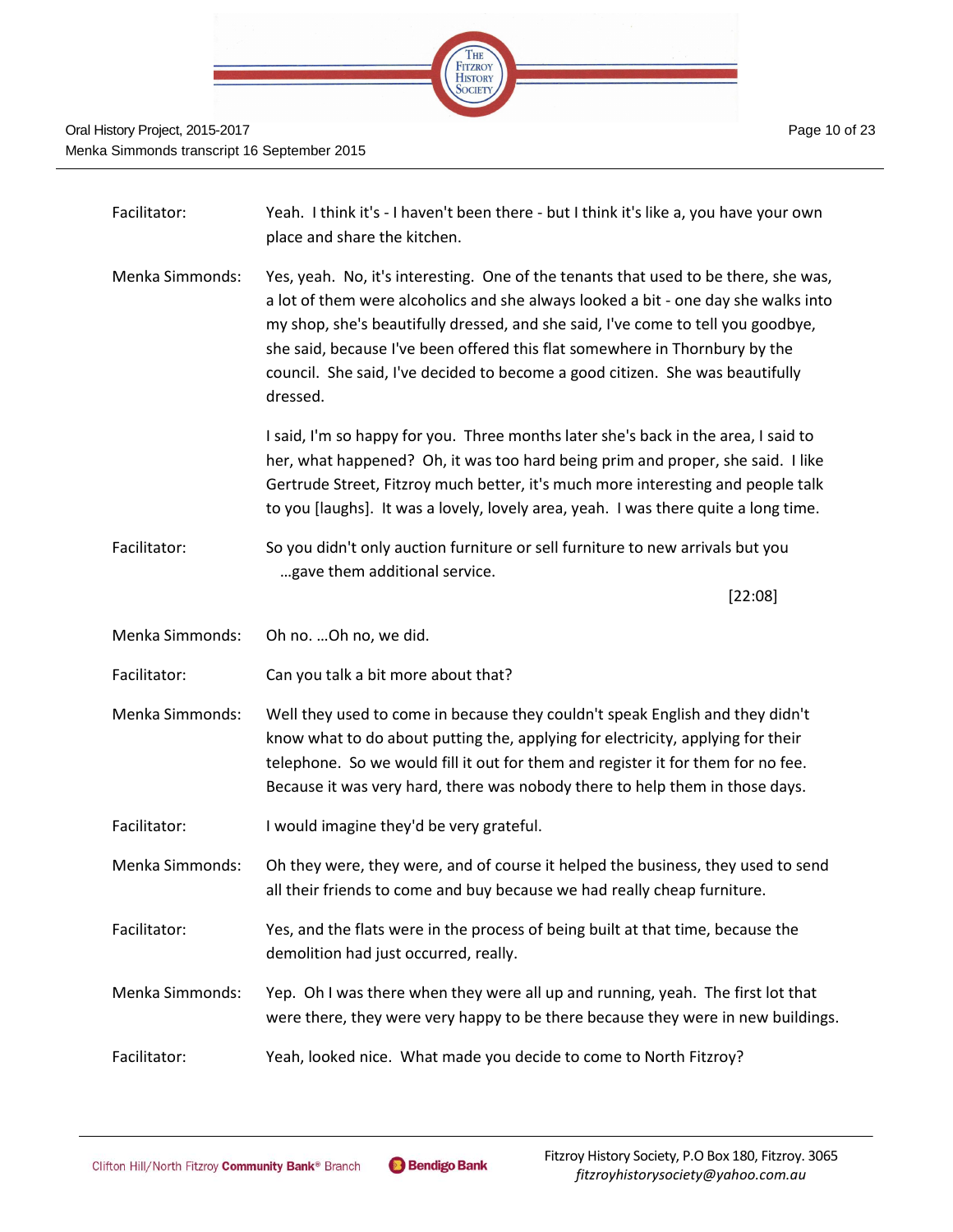

| Menka Simmonds:        | Well when I broke up with my husband I decided I needed to find another place<br>and I heard that that building was up for sale. I've always loved the Fitzroy and<br>North Fitzroy area and I, when I looked at that building I thought, that's it. I was<br>successful and I rebuilt part of it and I built a, it was a beautiful apartment<br>upstairs. I lived there for 15 years and my mother came to live with me upstairs.<br>It was a big area with a beautiful garden, I built an extra part for a garden. A<br>beautiful fam-, a huge family room, twice the size of this. |
|------------------------|---------------------------------------------------------------------------------------------------------------------------------------------------------------------------------------------------------------------------------------------------------------------------------------------------------------------------------------------------------------------------------------------------------------------------------------------------------------------------------------------------------------------------------------------------------------------------------------|
|                        | There was a local - can't remember his name - leadlight worker and I had 14 foot<br>doors and he said I can build you a beautiful leadlight there. I said, but he said -<br>he only charged me for the whole [24:26] thing [\$1400], it's worth a lot of money -<br>but he said, I'll only do it for that price if you allow me to bring clients up to see<br>my work, which he did and he got a lot of business out of it. It's still there, the<br>leadlight, it's beautiful.                                                                                                       |
| Facilitator:           | So who were your, who did your - who were your customers in North Fitzroy?                                                                                                                                                                                                                                                                                                                                                                                                                                                                                                            |
| Menka Simmonds:        | Oh, all nationalities.                                                                                                                                                                                                                                                                                                                                                                                                                                                                                                                                                                |
| Facilitator:           | Because by this time you transferred your business across to antiques, hadn't<br>you?                                                                                                                                                                                                                                                                                                                                                                                                                                                                                                 |
| Menka Simmonds:        | I still, it was all antiques but I never got over buying, if I could. I'm a wheeler<br>dealer, I like [change], I would buy any [thing]  But most of my furniture was<br>antiques. Beautiful stuff. It was a beautiful shop and I had a showcase built along<br>one whole wall, a three-door showcase - I can't remember who it was who came<br>and built it - into the building and it housed all my best china and sterling silver<br>into it. I had clients from all over, I used to get a lot of interstate people because<br>it was such a vast shop.                            |
| Facilitator:           | Mm, so you were actually running the antique shop where Blondies was.                                                                                                                                                                                                                                                                                                                                                                                                                                                                                                                 |
| <b>Menka Simmonds:</b> | Yes, mm.                                                                                                                                                                                                                                                                                                                                                                                                                                                                                                                                                                              |
| Facilitator:           | Yes, and do you still have connections to the Macedonian community?                                                                                                                                                                                                                                                                                                                                                                                                                                                                                                                   |
| Menka Simmonds:        | Not so much, no. My sister does, she still does, but not so much, no. I did, well<br>while my mother was alive I used to take her to the church in Gertrude Street,<br>then of course the big one opened in Epping and we used to go there. I still go for<br>Easter at the one in Epping, just midnight. My niece picks me up and Tina, but                                                                                                                                                                                                                                          |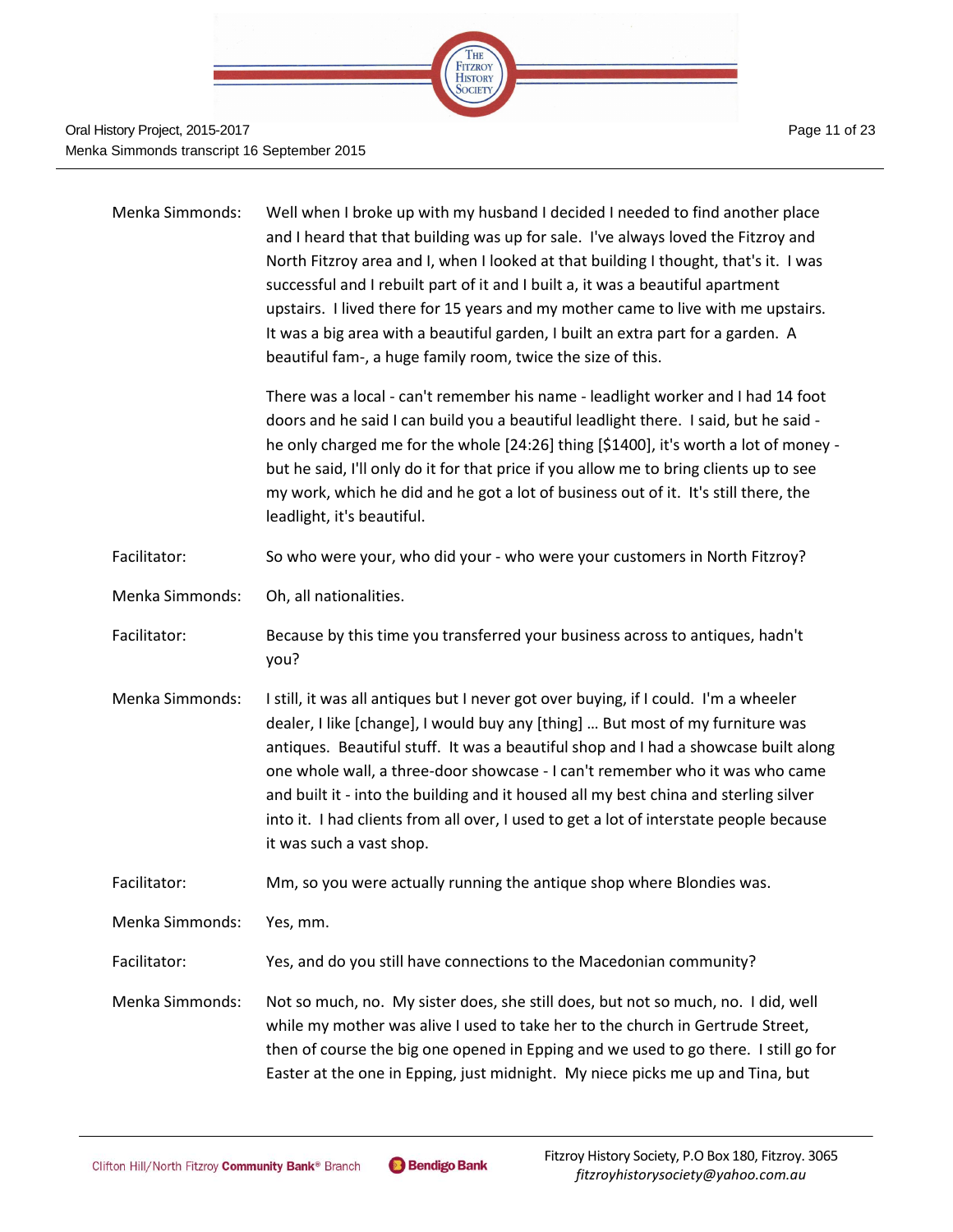

Tina still mixes a lot with - now, they come into my shop, a lot of the [26:38]

Macedonians, but I don't really go to many - I sort of, my family's my first, my daughter and my grandchildren and also Rotary.

I do a lot of charity work through Rotary. I've been a Rotarian now for about 10 years and I'm organising functions and meals at different peoples' houses and at different, different places.

- Facilitator: Mm, and you've won an award?
- Menka Simmonds: Yeah, for all the charity.
- Facilitator: Tell us about the award, yes.

Menka Simmonds: Well it's a Paul Harris Award, that's the highest honour you can - Paul Harris started Rotary I think in 1800s, that's the highest honour you could - I shared it with the real estate agent in Queens Parade, Steve Earl, because he's also part of the Rotary group. It's one of the highest honours you can have. We have the changeover every six months and I had no idea that I was getting this award.

> My daughter came with the two boys because my son-in-law was working and I said, what are you doing here? Oh, she said, we were invited to come just to see what goes on. I said to the boys, I said, aren't you supposed to be somewhere? Because they never - no we, we're being picked up by here. I had no idea. It was a wonderful, very, very proud of that.

Facilitator: Congratulations.

Menka Simmonds: Yes.

- Menka Simmonds: Thank you, very proud of it.
- Facilitator: Shall we have a break?

…

- Facilitator: Sefta Valeska was the Macedonian…
- Menka Simmonds: I probably know her by face.

Facilitator: Yeah, I just thought you might know the last name if not the... She's about 53...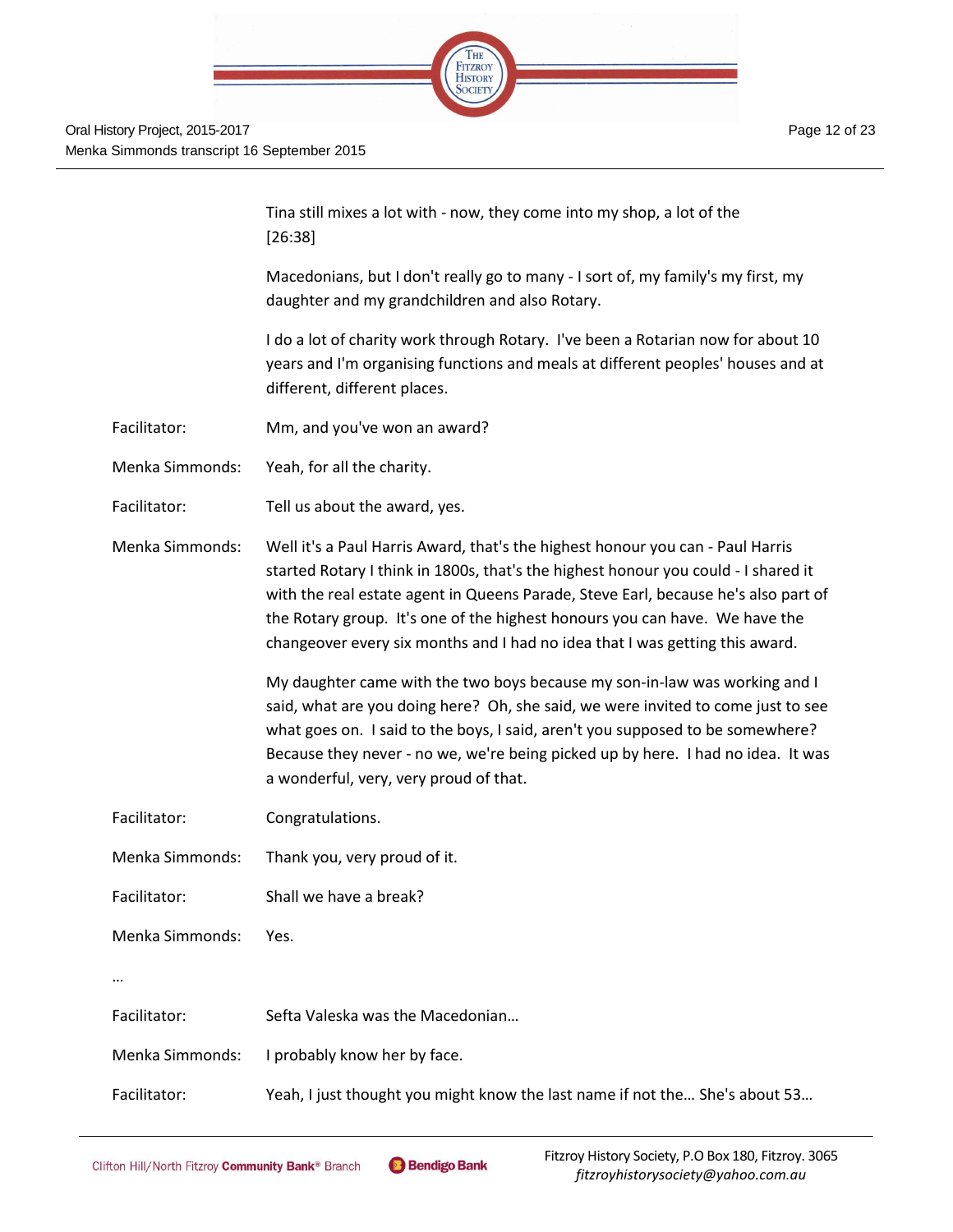

Oral History Project, 2015-2017 Menka Simmonds transcript 16 September 2015

Page 13 of 23

| Menka Simmonds: | No.                                                                                                                                                                                                                                                                                                                                                                                                                                                                                                                                                                                                                                               | [28:24]                             |
|-----------------|---------------------------------------------------------------------------------------------------------------------------------------------------------------------------------------------------------------------------------------------------------------------------------------------------------------------------------------------------------------------------------------------------------------------------------------------------------------------------------------------------------------------------------------------------------------------------------------------------------------------------------------------------|-------------------------------------|
|                 | Well she's my daughter's - so, I don't know whether she'd know my, but no, she's<br>more my daughter's [age]- most of my age group, they all live in Epping, Bulleen,<br>Doncaster. I really don't hear that much. They go to their churches in those<br>areas. I don't really have much to do with them. As I said most of my time's spent<br>with my daughter and grandchildren and my Rotary. I feed two seniors from the<br>Rushall Park home down here every Wednesday. I set up the table here and<br>because they don't cook they love it, and I do Tai Chi down there.  I do.  At the<br>Rushall Park, there's a special hall down there. |                                     |
| Facilitator:    | Oh, because I've been looking for Tai Chi.                                                                                                                                                                                                                                                                                                                                                                                                                                                                                                                                                                                                        |                                     |
| Menka Simmonds: | Oh, please come, be our guest. But she's away at the moment. It's every Monday<br>at three o'clock. If you give me your phone number when we go back, it's<br>wonderful and she really is a specialist for older - because most of our group is<br>older. So we do movements to                                                                                                                                                                                                                                                                                                                                                                   |                                     |
|                 |                                                                                                                                                                                                                                                                                                                                                                                                                                                                                                                                                                                                                                                   | [Aside conversation 29:48 to 30:40] |
| Menka Simmonds: | There were a lot of factories opposite our shop. Oh, now what were the<br>factories? Well, like there were a lot of clothing factories and a lot of Jewish<br>people. I used to know them by, and actually dad knew them more than I did,<br>because poppa looked Jewish. He used to always wear a hat and they loved him<br>because he was a merchant and they were merchants. He used to take mum on<br>the Gold Coast every year and he'd meet up with all these Jewish owners of their<br>factories and they - so they all used to congregate but not really mix together, but<br>a lot of the Macedonians worked for them.                   |                                     |
| Facilitator:    | So they lived in Fitzroy and                                                                                                                                                                                                                                                                                                                                                                                                                                                                                                                                                                                                                      |                                     |
| Menka Simmonds: | They lived in                                                                                                                                                                                                                                                                                                                                                                                                                                                                                                                                                                                                                                     | [31:30]                             |
| Facilitator:    | worked, they weren't travelling further for the factories or                                                                                                                                                                                                                                                                                                                                                                                                                                                                                                                                                                                      |                                     |
| Menka Simmonds: | Oh, a few of them used to - I actually worked in a factory and there were a lot of<br>Macedonians in Brunswick. It was a bedspread factory and at first the owner<br>wouldn't employ me because I spoke English. In those days, you preferred people<br>that didn't speak English, they could get more work out of them.                                                                                                                                                                                                                                                                                                                          |                                     |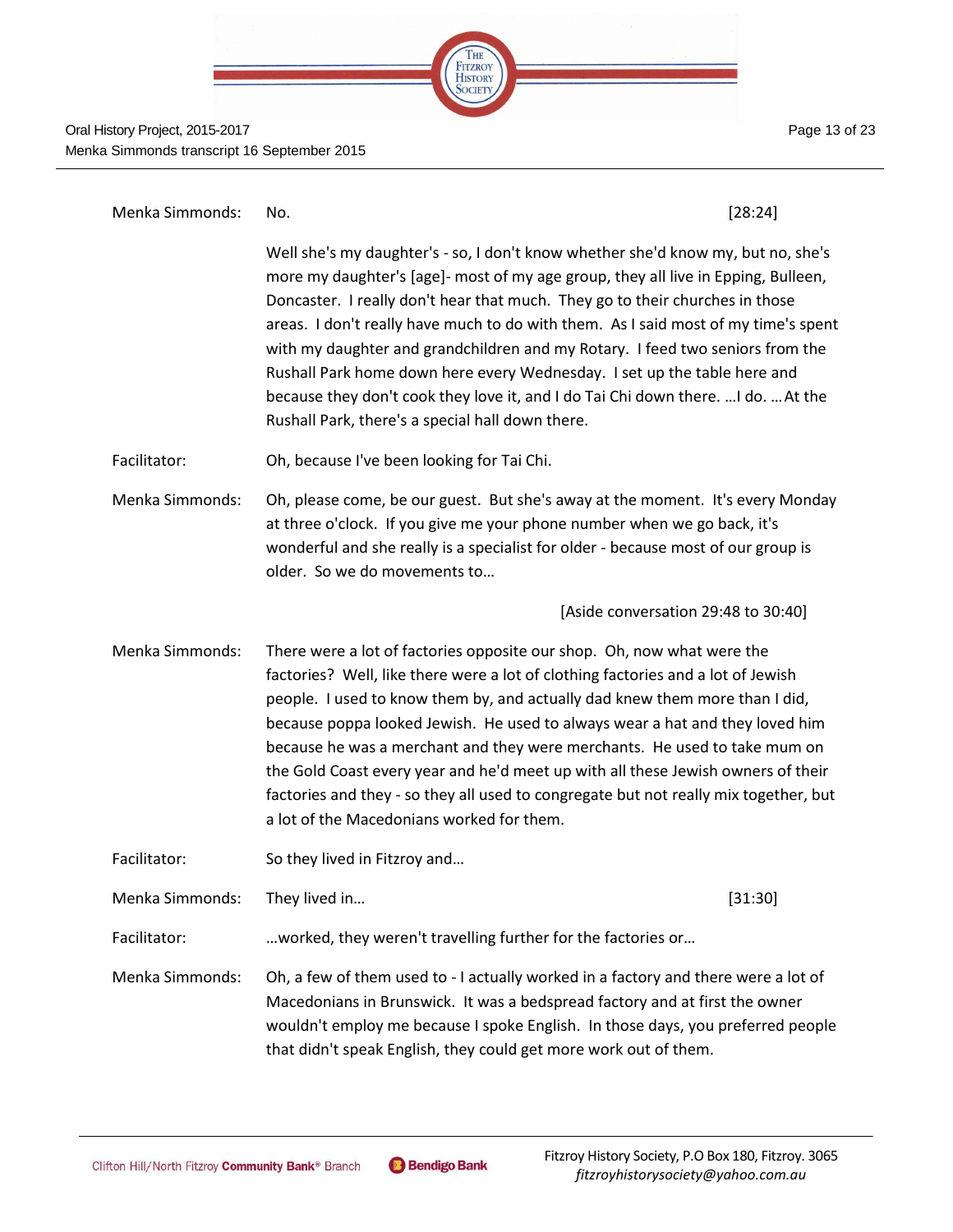

I needed a job very, very - so he said alright, I'll give you a trial. Because I could speak and write English, there were a lot of Macedonians working in this factory, in the bedspread factory, and the main two were two Russian Jewish women in the main part. He put me there and I also did his office work. But when I arrived there and I thought oh dear…

### [Background noise]

…dreadful here, because you know the candlewick bedspreads?

Facilitator: Mm, oh yes.

Menka Simmonds: There were no sucking machines to suck the fluff and you could hardly see people because of the - and there were no heating and there was one toilet for about 20 people. I said to the women, I said I'm definitely not staying here, I said to them how can you work under these conditions? Well, we just need a job. So I thought no, I'm going to fix this. I said to them, you should get a union. They said oh no, he told us if we joined a union we'll lose our jobs. I said, tell me who are the main people here, and I found out five of them were the main.

> I talked them in, I said if you join there's no way he could fire you because you're the lynchpins of the place. So I got them secretly to sign and I went to the union, but I gave him notice. I said, the union is coming in a week's time to inspect the premises. He said, what? I said, I've got five signatures and I'm not saying who it is but your place will close down if you fire these five people.

> > [33:41]

So in a week he put in machines to suck all the fluff, he put in heaters… …he put in a new kitchen and he put two toilets. I said, you've got happy workers and then I said well, and I'm also giving you my resignation. Because I couldn't work there, I got a job in Myers. He said you did all this and you're leaving? I said no, they were working under appalling - and of course the women loved me for doing that for them, but they were too scared to do it one by one.

I went to work for Myers and he came and asked for me and he said I'll give you double the wages if you come back because he didn't have to employ someone to work in his office. I taught the two Russian women - we couldn't understand each other so I said to them, you teach me two Russian words a day and I'll teach you two English words. Within about three months they could speak the basics in English and I learnt a bit of Russian.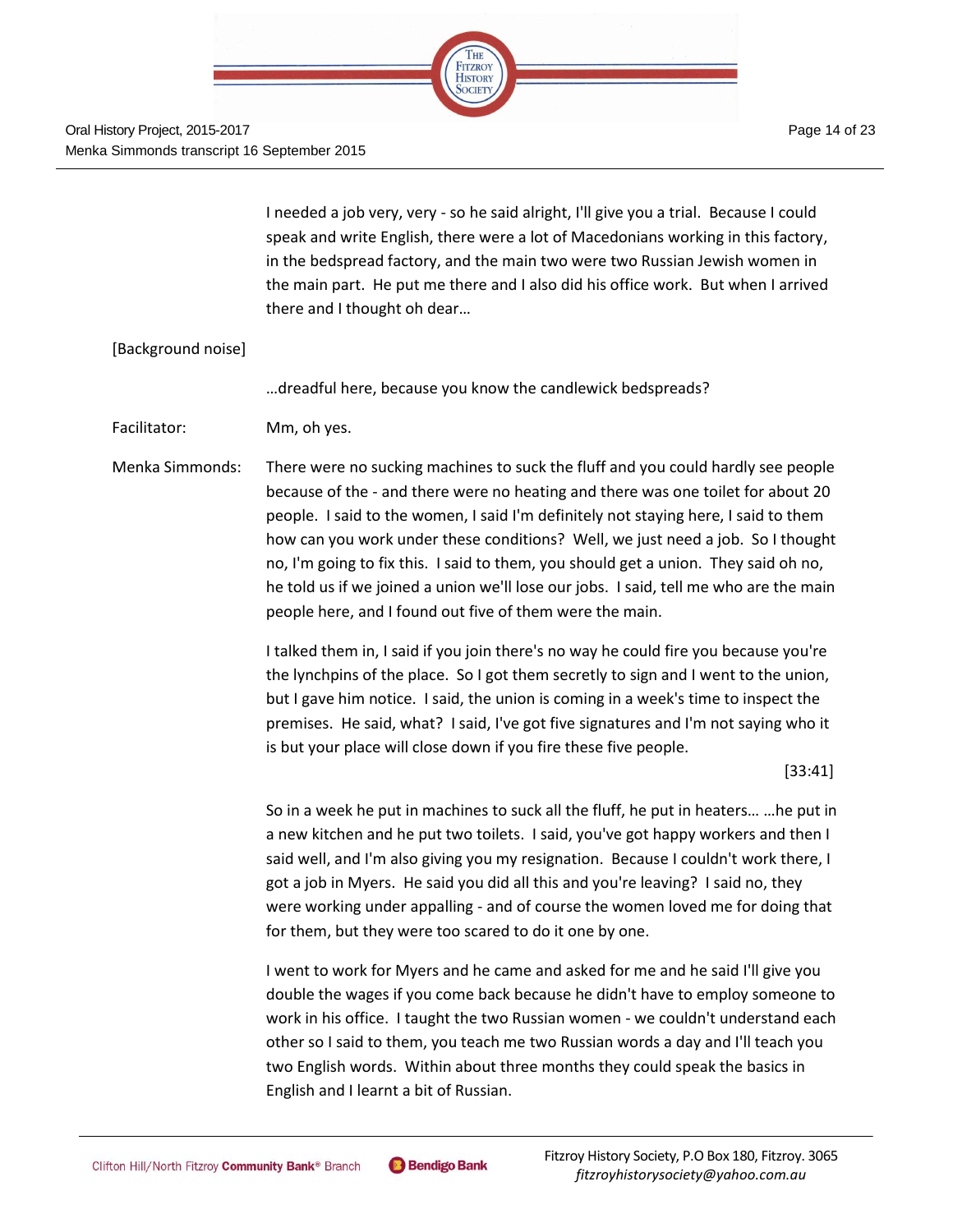

Facilitator: Where did you learn your English? Was it before you came to Australia?

Menka Simmonds: Oh no, oh not a word. I was, I came at the age of 11 here and because there was no school in the village, the Germans had occupied our village. I hadn't met my father until I came to Australia, he left for a better world in 1938 and of course war broke out and then we couldn't, we didn't even know he was alive. After the war, he - he served in the Army here - I think it's in the book - he brought us over and I was 11 and I went to school for only, I only went for two and a half years.

> Because dad had a fish and chip shop in Albert Park and when my older sister got married - that's Stella, that's in that photo there - he needed someone to work in the shop (See Figure 2). No, he actually needed someone to look after the baby, they had another daughter born here and mum had to work in the shop. So I was made to leave school at the age of 13 to work in the shop and look after my young [36:01] sister. I loved school. So I only had two and a half years of schooling, but within six months - being in the shop helped because I used to work after school in the shop peeling potatoes and doing all the - I learnt English in six months.



Figure 2. Menka aged 11 (seated in front), in 1948 when she first met her father.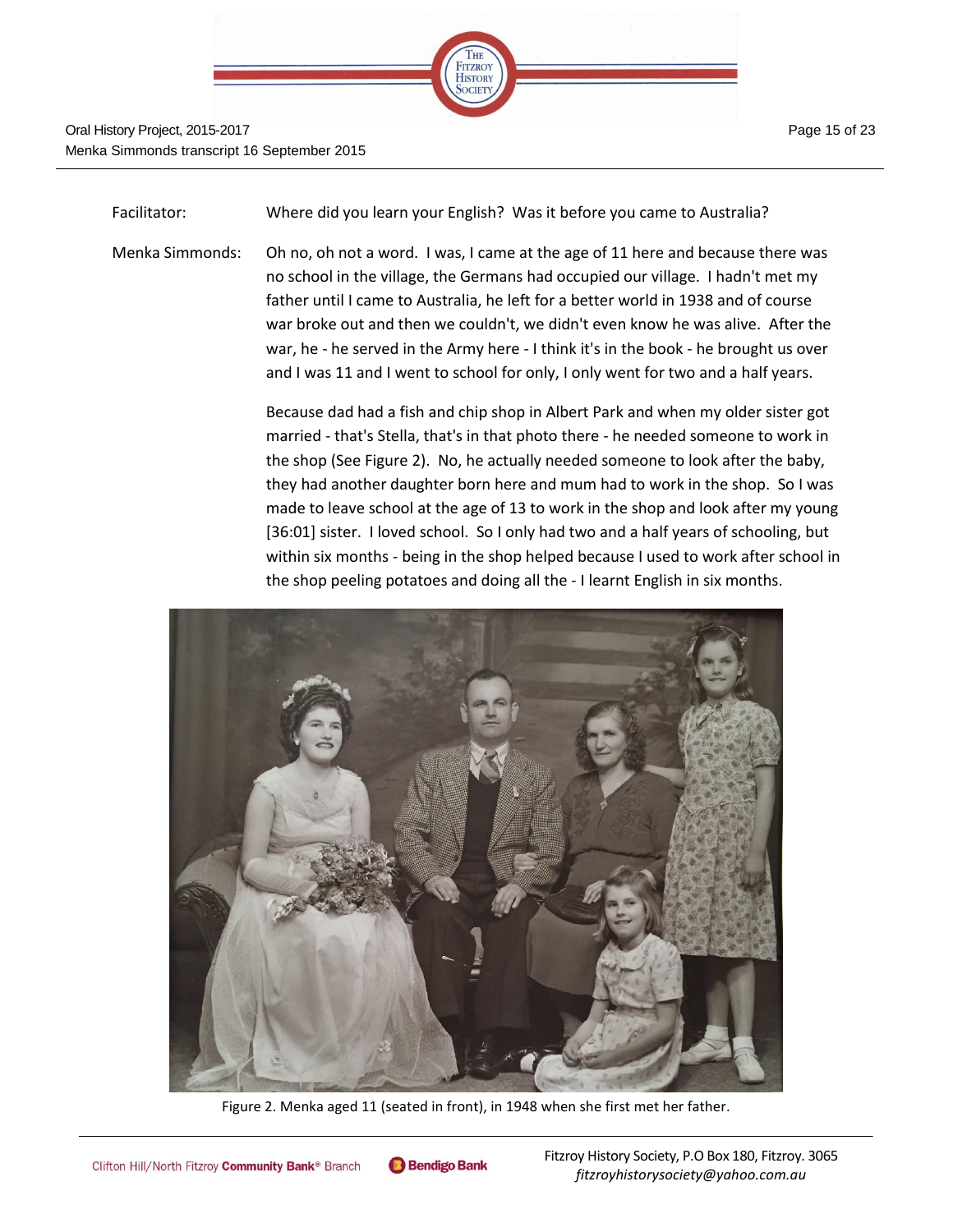

| Facilitator:           | Mm, and it would've helped, I mean a lot of people migrating would have had<br>both parents speaking Macedonian                                                                                                                                                                                                                                                                                                                                                                                                                                                           |
|------------------------|---------------------------------------------------------------------------------------------------------------------------------------------------------------------------------------------------------------------------------------------------------------------------------------------------------------------------------------------------------------------------------------------------------------------------------------------------------------------------------------------------------------------------------------------------------------------------|
| <b>Menka Simmonds:</b> | Oh dad                                                                                                                                                                                                                                                                                                                                                                                                                                                                                                                                                                    |
| Facilitator:           | whereas you had your father already                                                                                                                                                                                                                                                                                                                                                                                                                                                                                                                                       |
| <b>Menka Simmonds:</b> | Oh no my father, my father spoke beautiful Eng[lish], and he loved Australia. The<br>neighbours next door were Australian and they loved poppa, so they used to<br>teach me about an hour a day schooling after I left school. So I had good help<br>from the neighbours, but that's all the schooling I've ever had, two and a half<br>years. So I've worked                                                                                                                                                                                                             |
| Facilitator:           | You've done well.                                                                                                                                                                                                                                                                                                                                                                                                                                                                                                                                                         |
| Menka Simmonds:        | Well I've worked really hard.                                                                                                                                                                                                                                                                                                                                                                                                                                                                                                                                             |
| Facilitator:           | Well Menka that's fairly typical, I mean my father only went to Year 8.                                                                                                                                                                                                                                                                                                                                                                                                                                                                                                   |
| Menka Simmonds:        | Well that's how it was, it didn't stop. In those days, you could but I know now -<br>I've got an 88-year-old friend that I feed every Wednesday, she said oh, it's a<br>waste of money sending, spending all that money on private tuition. My four did<br>only - I said listen Pauline, I said in those days, I said I've done well and I've only<br>had two and a half years, I said it's different today.                                                                                                                                                              |
|                        | Today kids need, I said it's money well spent, I said I don't, I'm not sorry I'm<br>spending it on my two grandsons. I said it's different. Because she's of the old<br>school, she's 88 and her kids have done very well, but things are different.                                                                                                                                                                                                                                                                                                                      |
|                        | I said, your grandson gets extra. Oh well, and she sort of changed [laughs]. No, I<br>think, I believe nowadays you really, to survive you need a good education.<br>[38:01]                                                                                                                                                                                                                                                                                                                                                                                              |
| Facilitator:           | Yeah I agree, too.  Well Menka, what good works have you done to win the<br>award from Rotary?                                                                                                                                                                                                                                                                                                                                                                                                                                                                            |
| Menka Simmonds:        | Oh mainly my, I attend practically every meeting, but mainly it's doing dinners and<br>arranging for at peoples' places and earning this, and either people are charging,<br>earning all this money for Foundation. I am also a Foundation member where I<br>pay a Foundation fee that of all the Rotary groups, all the ones that pay,<br>Foundation, that money gets spent all over the world. It's a very big - mainly it's<br>more my work to do with doing dinners and arranging for different nights where<br>people are going to spend and earning money that way. |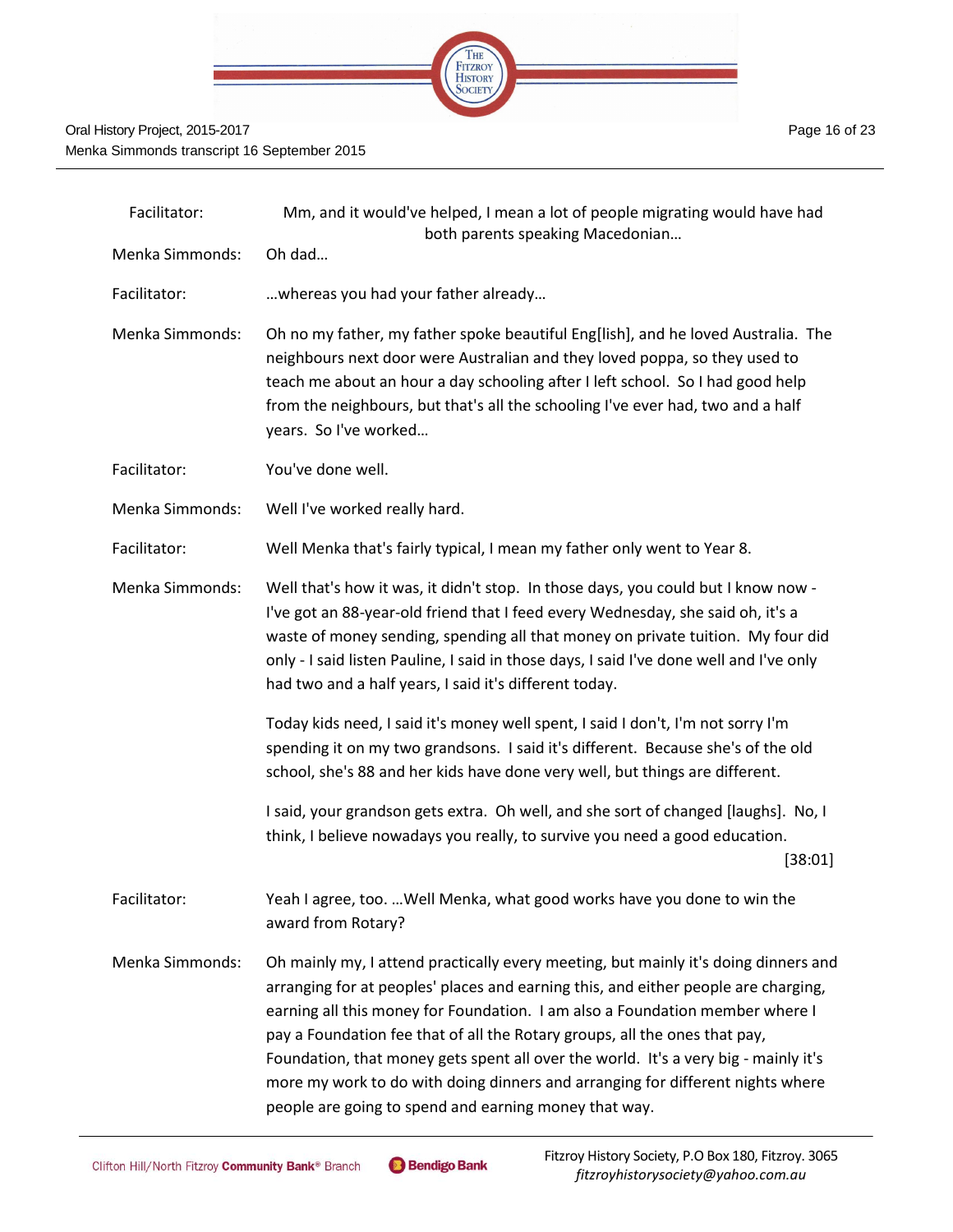

Oral History Project, 2015-2017 Menka Simmonds transcript 16 September 2015

It's a lot of hard work because I've got to do a lot of re-, like two weeks ago we wanted to try a new venue so I went to the Clifton Hill Hotel and they charge something like \$35 for most of the meals and our lot can't pay that. So I went and talked to her, I said you'll get at least 20 people but it has to be a special. So she did a \$20 a head and for beer and wine's \$5 a glass and it was wonderful. We didn't earn the money from that, that went to the hotel, but it was very nice, it was lovely and she was very happy and my crowd loved it. I went for Fathers' Day with my daughter and grandchildren and then I realised what the real price was, \$35 or \$30…

So that's what my job is, to arrange different functions and they're all over, they're all over, oh well some are, there's one we do at Eltham and there's one we do at Little River. He's an old Rotarian, he's 90-something, he's not part of the group yet but he likes to have us there and we get a bus and I arrange for everyone to bring the salad or a sweet. We go by bus there, a small bus, and they give us - oh, they've got a beautiful place in Little River - and they provide the barbecue and we provide all the rest. We bring our own wine and our own sweets. That's the kind of thing. We still charge \$25 and that goes to the Club so it's a good money earner. [40:50]

- Facilitator: [Now/No] it's being [unclear] by Annie I think was very social for her when she started.
- Menka Simmonds: Oh Annie, Annie's fantastic. She started at MS, multiple sclerosis thing in the Swimathon.
- Facilitator: Yeah, oh she told me about the Swimathon.
- Menka Simmonds: Oh, she, when it first started well I think they earned about something, oh, about \$500, now it's \$280,000 for two days. The swimmers get sponsored by body corporates and things and Annie, when she started it, arranged for Rotarians for two days, 24-hour day, to provide coffee and food for them. We provide the food for the swimmers and they paid a small fee but the swimmers got it for free. So we provided all the food.
- Facilitator: Yeah, and it was for 24 hours, that's a lot of work.
- Menka Simmonds: Two days. …We had, different Rotarians would take different shifts.
- Facilitator: Got rostered on sort of thing.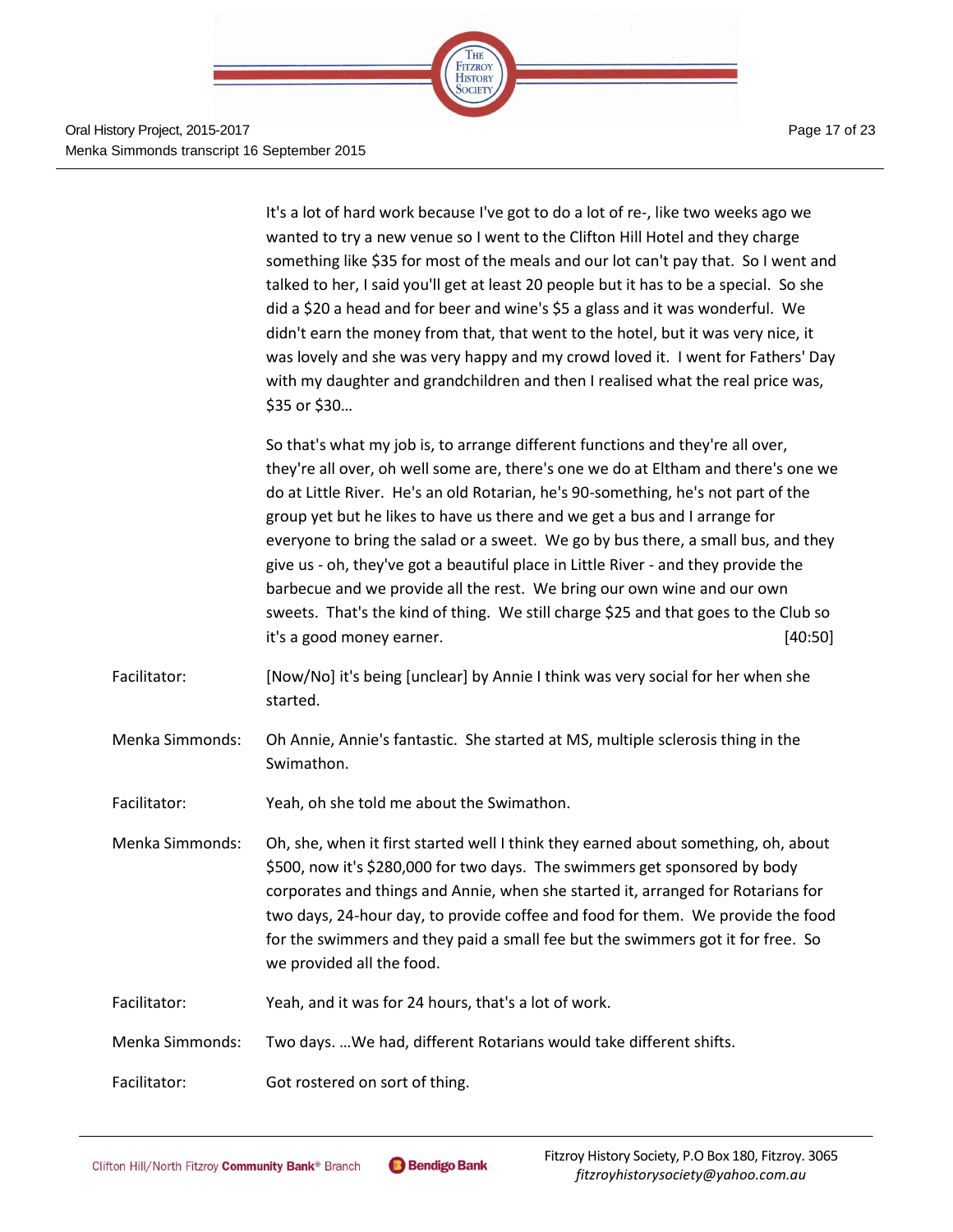

| Menka Simmonds:    | She started it all with a woman called Cooke, she - oh, what was her first name?<br>She also won the[award for She was, multiple sclerosis, that's how Annie<br>started it and she was in a bad way, but she fought it and she was in the last<br>Olympic Games in the Paralympians, she won a medal.                                                                                                                                                                                                             |
|--------------------|-------------------------------------------------------------------------------------------------------------------------------------------------------------------------------------------------------------------------------------------------------------------------------------------------------------------------------------------------------------------------------------------------------------------------------------------------------------------------------------------------------------------|
|                    | She was in her 50s and won a medal for rowing. So it's, Rotary is a fantastic<br>foundation, they really do so much good work.                                                                                                                                                                                                                                                                                                                                                                                    |
| Facilitator:       | How many, do you know how many years it's been going in Fitzroy?                                                                                                                                                                                                                                                                                                                                                                                                                                                  |
| Menka Simmonds:    | In Fitzroy, we just had our 45 or 48 <sup>th</sup> anniversary, there's a lot of clubs who are a<br>lot older.<br>[42:50]                                                                                                                                                                                                                                                                                                                                                                                         |
| [Over speaking]    |                                                                                                                                                                                                                                                                                                                                                                                                                                                                                                                   |
|                    | But no, it's been going a long time.                                                                                                                                                                                                                                                                                                                                                                                                                                                                              |
|                    | We only have about 30 members in Fitzroy but for the small club they're all there<br>when the big chiefs come visiting, the governors, they said you're a small club but<br>you do - at the moment we're sponsoring a young boy from Germany, we sponsor<br>him with another Rotary group and different Rotarians have him at their - the boy<br>at the moment is with our president, she's a single woman, she lives in North<br>Fitzroy. She has a little house in Woodside Street and she's got him part time. |
|                    | He's 15 years old and I had him here for dinner one night because she's got no<br>children and I thought it would be good for my grandsons to meet - he speaks<br>beautiful English and he's going to be there tonight to meet all these other<br>people. So they do quite a                                                                                                                                                                                                                                      |
| Facilitator:       | It's impressive, it really is.                                                                                                                                                                                                                                                                                                                                                                                                                                                                                    |
| Menka Simmonds:    | Mm.                                                                                                                                                                                                                                                                                                                                                                                                                                                                                                               |
| [Background noise] |                                                                                                                                                                                                                                                                                                                                                                                                                                                                                                                   |
| Facilitator:       | There's more the work and [background noise] community. It's a lovely story<br>about how supportive it seemed to be with everybody here.                                                                                                                                                                                                                                                                                                                                                                          |
| Menka Simmonds:    | It is, Rotary is fantastic. I'm so happy because I've always been really working hard<br>in business, making money, and I thought it was about time I gave some back and<br>I love it.                                                                                                                                                                                                                                                                                                                            |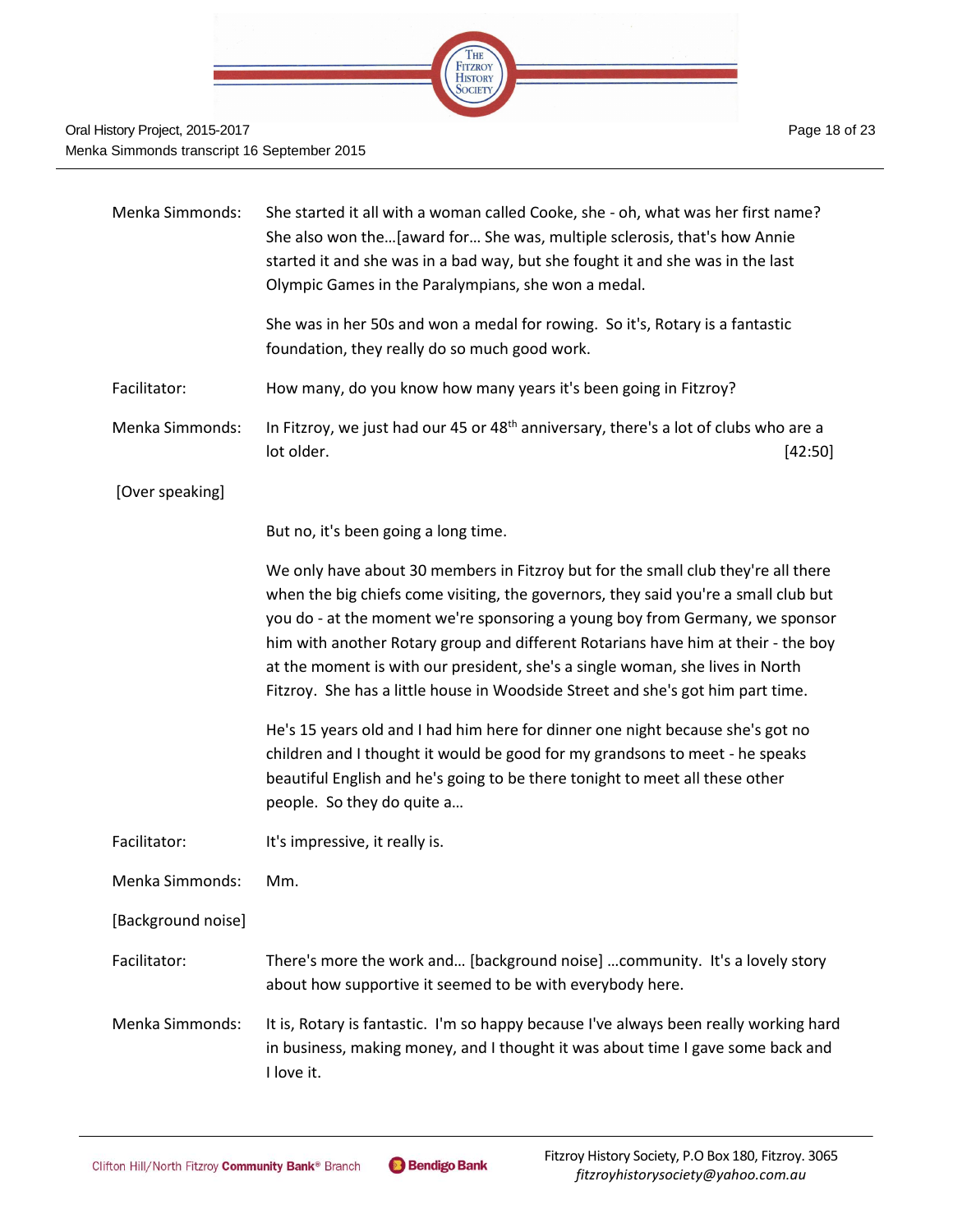

### Oral History Project, 2015-2017 Menka Simmonds transcript 16 September 2015

| Facilitator:    | Mm, and I was reminded when you were talking about the awful working<br>conditions then, I had a job interviewing women, how [44:43] their lives were<br>affected during the Second World War. I was reminded with your story of one<br>woman telling me that she had a job in a factory and the boss thought he was so<br>good because he allowed them a few minutes to stamp their feet to warm up<br>before they worked. |
|-----------------|-----------------------------------------------------------------------------------------------------------------------------------------------------------------------------------------------------------------------------------------------------------------------------------------------------------------------------------------------------------------------------------------------------------------------------|
| Menka Simmonds: | Oh, I know, and you know our boss used to time the women, how many times<br>they'd go to the toilets and I thought, I'll fix you mate. What I found out he had a<br>problem with his                                                                                                                                                                                                                                        |
|                 | works [prostate] and he used to actually tell them you can't go to the toilet<br>more than so many times. I thought, you know when you've got a period, I<br>thought how could you? So I thought, I'll fix you. One day in front of everyone,<br>Mr [Izzy], that's the fourth time you've gone to the toilet, that's not acceptable.                                                                                        |
| [Laughter]      |                                                                                                                                                                                                                                                                                                                                                                                                                             |
|                 | I didn't care, see, I wasn't going to stay. He went bright red, he stopped telling<br>women that he could - they all thought that was wonderful because none of them<br>had the courage to                                                                                                                                                                                                                                  |
| Facilitator:    | Oh, they must've really loved you.                                                                                                                                                                                                                                                                                                                                                                                          |
| Menka Simmonds: | Oh they did, they did. They - because as I said, I could afford to be cheeky like<br>that because I knew I wasn't going to stay there, but they couldn't afford to.<br>Because that job was very important to them, they were actually supporting<br>families so they had to abide by the rules.                                                                                                                            |
| Facilitator:    | Yeah, they had no choice.                                                                                                                                                                                                                                                                                                                                                                                                   |
| Menka Simmonds: | No choice, none at all.                                                                                                                                                                                                                                                                                                                                                                                                     |
| Facilitator:    | Mm. Did you get an insight into the manufacturing, clothing manufacturing, the<br>Jewish industry in                                                                                                                                                                                                                                                                                                                        |
| Menka Simmonds: | Not very much, no. Dad was more into it [unclear], not very much, no. I had<br>worked for one factory - I've done a few jobs but I only<br>[46:39]                                                                                                                                                                                                                                                                          |
|                 | lasted a day because you know those gored skirts, I was supposed to sew those<br>gores and they all came out wrong. So that's it.                                                                                                                                                                                                                                                                                           |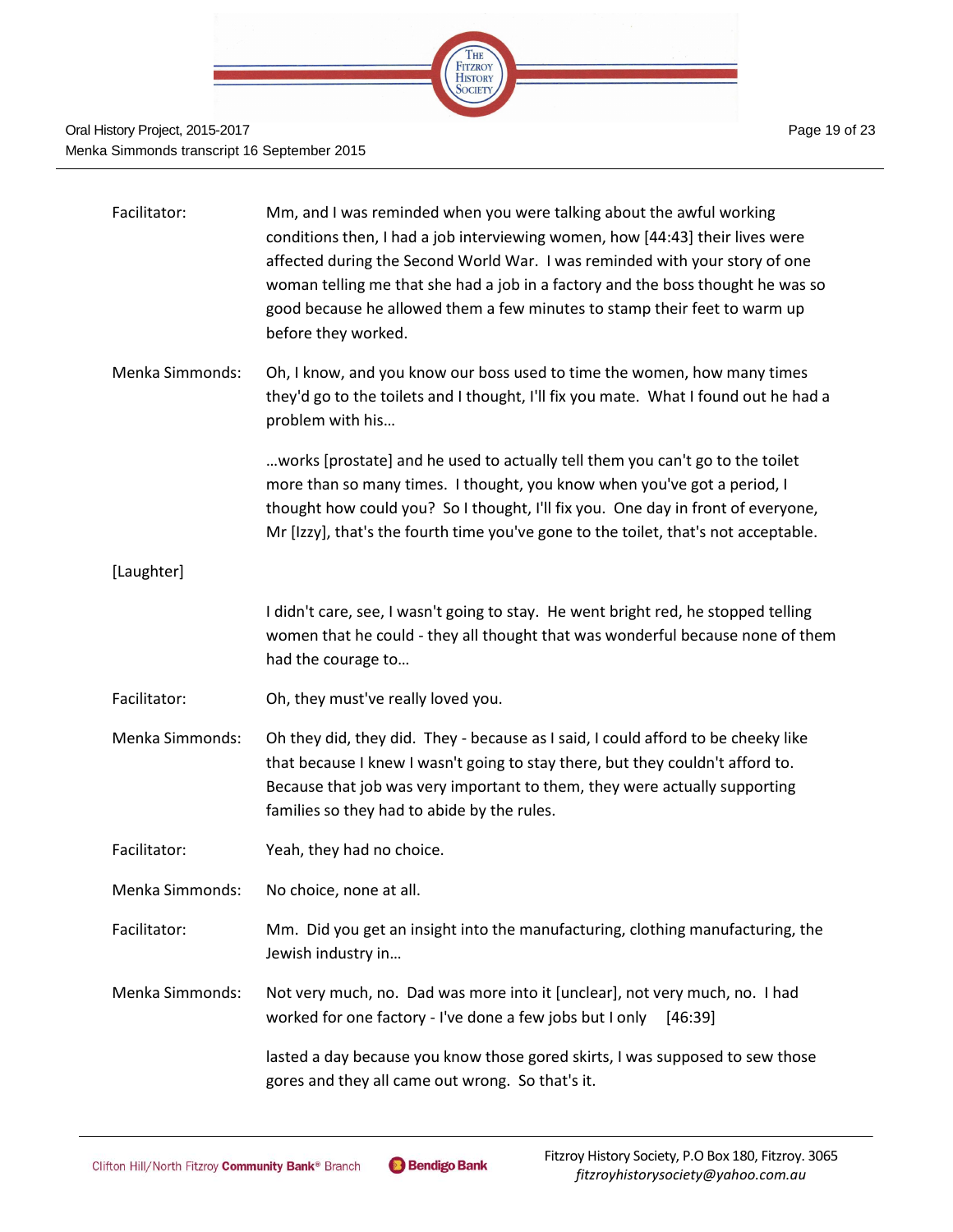

| Facilitator:           | Oh, so it wasn't your choice. I thought oh, maybe you didn't like it and you only<br>lasted one day.                                                                                                                                                                                                                                                                                                                                                                                                                                                                                                                |
|------------------------|---------------------------------------------------------------------------------------------------------------------------------------------------------------------------------------------------------------------------------------------------------------------------------------------------------------------------------------------------------------------------------------------------------------------------------------------------------------------------------------------------------------------------------------------------------------------------------------------------------------------|
| <b>Menka Simmonds:</b> | No, no, it wasn't my choice. They said, they were trying me out and they said no.                                                                                                                                                                                                                                                                                                                                                                                                                                                                                                                                   |
| [Laughter]             |                                                                                                                                                                                                                                                                                                                                                                                                                                                                                                                                                                                                                     |
| Facilitator:           | Also, we hear a lot about people making their own sausages and things. The<br>ingredients for Macedonian food, did you have to grow them in your garden or<br>were they readily available?                                                                                                                                                                                                                                                                                                                                                                                                                          |
| <b>Menka Simmonds:</b> | I didn't do it but my dad, my dad used to make his own wine. Oh God, he was a<br>cheeky one, he used to make his own wine and his own grappa. He used to live in<br>Doncaster at that time and it was illegal but he was only doing it for himself in the<br>garage. He made up a still and then he said to me don't tell anyone, because he<br>said, this is illegal. I said poppa, I don't have to tell anyone I could smell it two<br>blocks away.                                                                                                                                                               |
| [Laughter]             |                                                                                                                                                                                                                                                                                                                                                                                                                                                                                                                                                                                                                     |
|                        | He quickly dismantled it because one of the Italians was caught and he was fined<br>because he was making it to sell. Poppa was only making it for himself but it was<br>still illegal. No, he had his own vegetable garden, he used to make his own<br>sausages and he used to grow everything. No I'm not, I wasn't into that. I was<br>just business. My thing was really buying and selling, loved it.                                                                                                                                                                                                          |
| Facilitator:           | Did you go out into country Victoria to buy?                                                                                                                                                                                                                                                                                                                                                                                                                                                                                                                                                                        |
| <b>Menka Simmonds:</b> | I used to go everywhere. I used to go to overseas too. I used to go to England to<br>all the markets, I was - my daughter was living in London for 13 years so I used to<br>take the opportunity to go to all the<br>[48:30] markets and bring all the stuff back<br>with me. Here in Victoria I used to go to Ballarat with my ex-husband and we'd go<br>there early in the morning, load up the van and then come back and have to<br>unload. We'd be working from six o'clock in the morning until two o'clock the<br>next morning. Because we couldn't afford to leave it in the van. So that was hard<br>work. |
|                        | We used to attend all the country auctions picking up stuff, really hard work. It<br>wasn't - we had a lot of people coming to us selling their stuff, but it wasn't a big<br>way and there wasn't enough so we'd go out to all the country auctions.                                                                                                                                                                                                                                                                                                                                                               |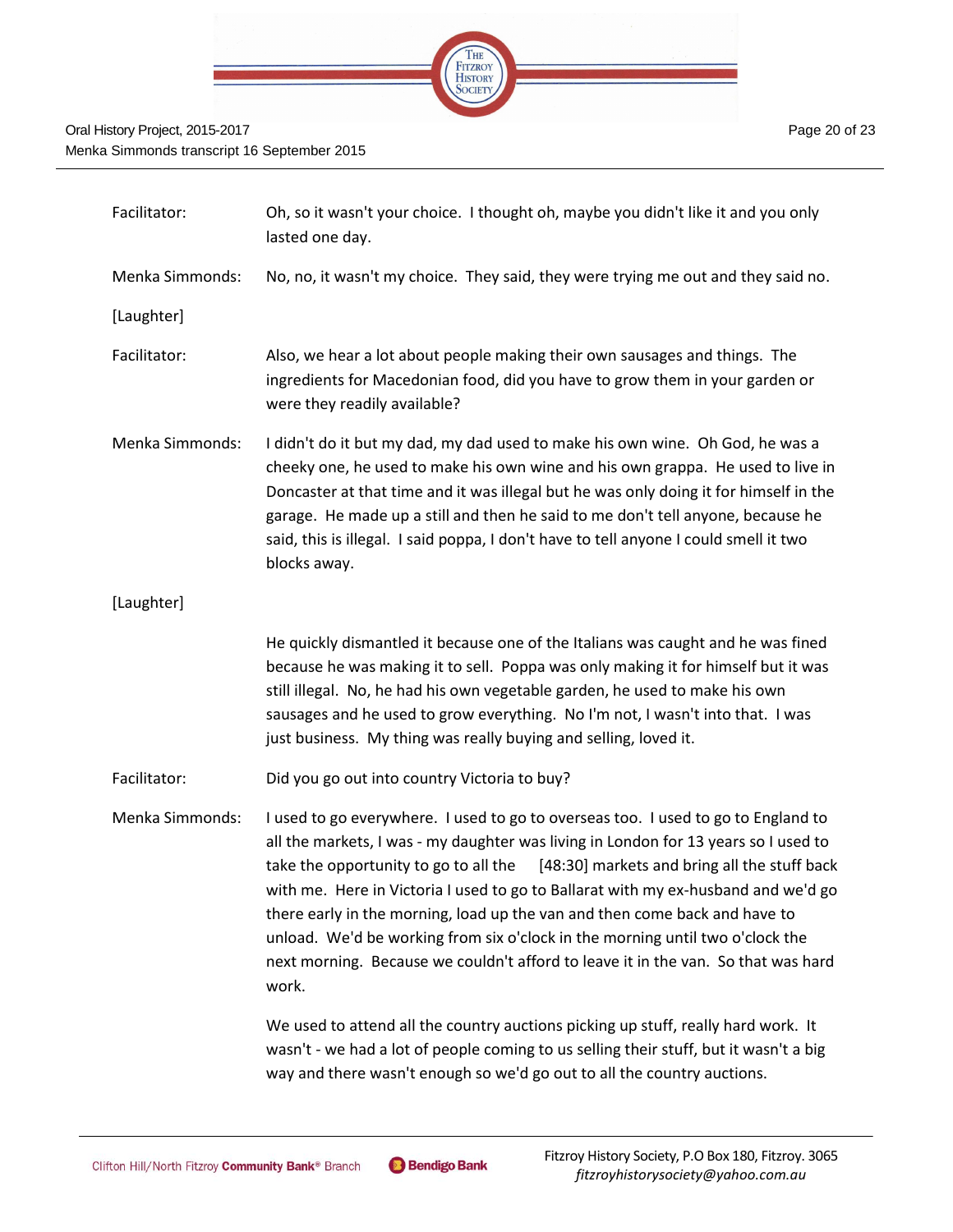

| Facilitator:       | There was always plenty of stuff to buy?                                                                                                                                                                                                                                                                                                                                                                                                                                                                                                                                                                                                                                                                                               |
|--------------------|----------------------------------------------------------------------------------------------------------------------------------------------------------------------------------------------------------------------------------------------------------------------------------------------------------------------------------------------------------------------------------------------------------------------------------------------------------------------------------------------------------------------------------------------------------------------------------------------------------------------------------------------------------------------------------------------------------------------------------------|
| Menka Simmonds:    | Oh there was lots of stuff, lots of stuff, there was never a short supply of stuff.<br>There was an auction room on the next corner before my brother-in-law opened<br>his antique shop and that was an auction room. I can't remember the name,<br>that's in the '60s. That was another funny episode. Apparently, someone stole<br>this vase from that auction room and supposedly sold it to me and this woman<br>came with the police. She said that vase in the window belonged to her. So, the<br>detectives went in to pick up the vase, I mean I bought it and I had it in my book.                                                                                                                                            |
|                    | She said, green was my mother's favourite and next thing I know the detectives<br>are going and putting the vase back. She said, what are you doing? Well, this is<br>not green, this is blue. Exactly the same style of vase but she was colour blind.                                                                                                                                                                                                                                                                                                                                                                                                                                                                                |
| Facilitator:       | Mm, interesting.                                                                                                                                                                                                                                                                                                                                                                                                                                                                                                                                                                                                                                                                                                                       |
| Menka Simmonds:    | Yeah. So, I was clear.                                                                                                                                                                                                                                                                                                                                                                                                                                                                                                                                                                                                                                                                                                                 |
| [Laughter]         |                                                                                                                                                                                                                                                                                                                                                                                                                                                                                                                                                                                                                                                                                                                                        |
|                    | Yeah. Oh, I had lots of stolen goods offered to me while I was in the shop. This<br>man came one day with a trolley and it was full of [50:46] China and I thought no,<br>not buying anything from you. The police were actually outside watching and<br>waiting to see if I'd buy it. I took one look at him and thought no. They came and<br>said, this many said he bought all this China from you. I said no, he didn't, I said<br>he offered to sell it to me. I said come on, you know very well you saw him walk<br>in. I said, I wouldn't put China in a trolley like that, I said, I'd wrap it piece by<br>piece. They were trying to get him, see, so they were trying to implicate me to<br>get, to catch him. Didn't work. |
| Facilitator:       | Was there a big presence of the police?                                                                                                                                                                                                                                                                                                                                                                                                                                                                                                                                                                                                                                                                                                |
| Menka Simmonds:    | Oh yeah, oh no there was. I had, I bought a truckload of stuff, it was all done, I<br>always did it legitimate                                                                                                                                                                                                                                                                                                                                                                                                                                                                                                                                                                                                                         |
| [Aside discussion] |                                                                                                                                                                                                                                                                                                                                                                                                                                                                                                                                                                                                                                                                                                                                        |
|                    | I always put it in the book and I always got them to sign and put their licence, and<br>I bought this house lot of stuff and I thought gee, that's good stuff and it's cheap.<br>I thought no, I'm a bit worried about it, so I rang the Fitzroy Police. I said I bought<br>all this furniture from a house in, I think it was Young Street or somewhere, Napier                                                                                                                                                                                                                                                                                                                                                                       |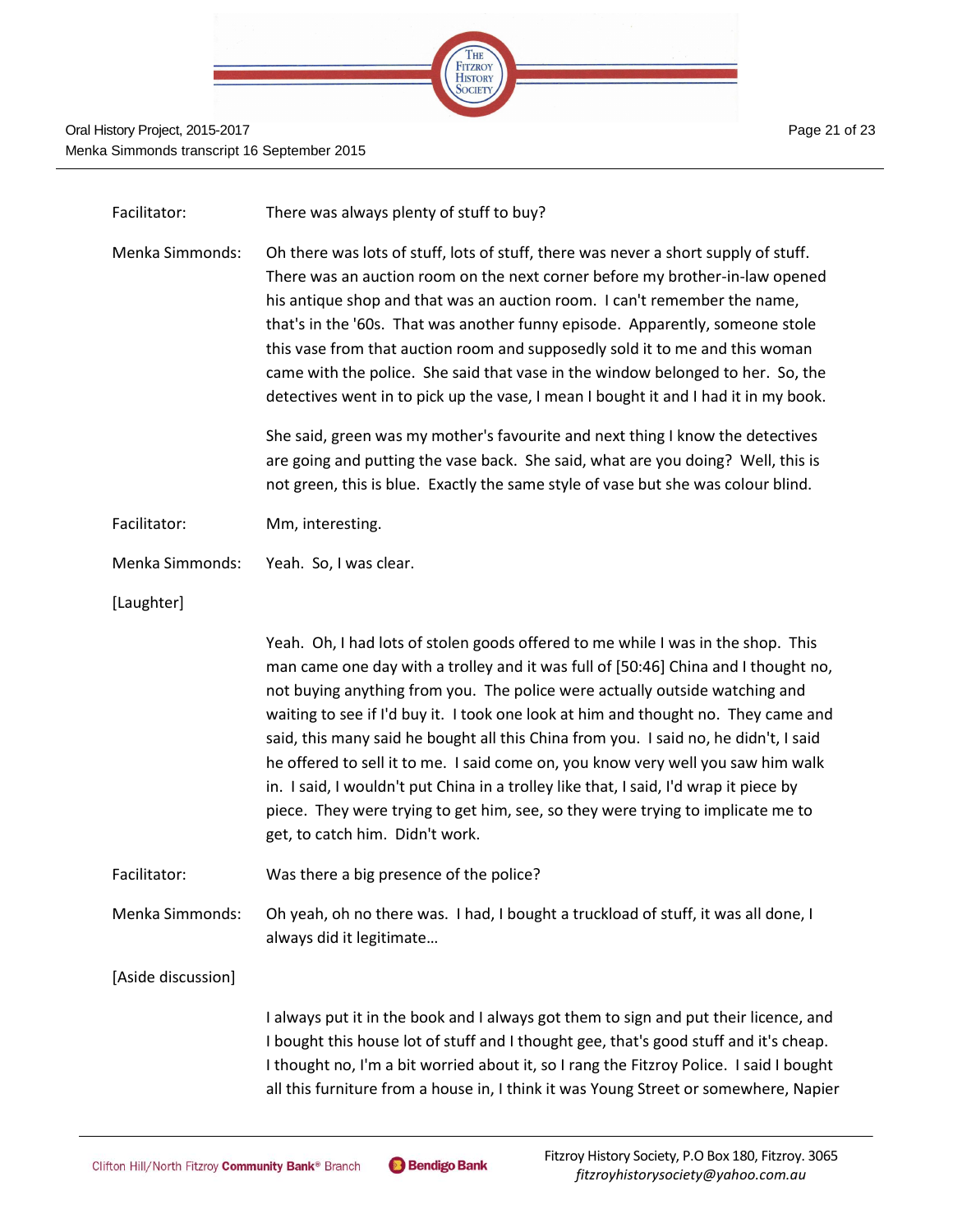

Page 22 of 23

Street. I said, it's good furniture and I'd like you to come to tell me if it's okay. Nobody turned up, nobody. Then two weeks later the police turned up, they said I believe such and such furniture - and I had asked that policeman for his name, the one I reported to, luckily I did.

He said there was a house in Fitzroy, they had tenants and while the people were away and all their furniture was sold, apparently to you. I said yes, and it's in the book, I said but I rang. I said, I was a bit dubious about it, I rang the police. Oh he said, if you were a bit worried why did you buy it? I said listen, I'm here to buy and sell. I said, I did the right thing, rang the police, and I said there's the name of the police officer - just as well I did - I said that I reported it to. I don't know, I said, whether he wrote it down. Anyway, I heard nothing more about it.

[53:05]

They would've been insured but if I hadn't got his name I would've been - it was hard work, it was. There were a lot of dodgy people trying to sell you stolen goods.

Facilitator: Had to be on your toes.

Menka Simmonds: You had to, mm. But you had…

Facilitator: The police always had their offices there beside the Town Hall, didn't they?

Menka Simmonds: They did, and they patrolled Gertrude Street quite a bit because there was a lot of…Toing and froing [laughs], it was a very interesting street, very, very interesting. I think it was one of the most interesting streets of the lot.

Facilitator: Because the Builders Arms back then was, when I did the walk along Gertrude Street with the Koori and it was the, a popular spot for the Aborigines, yeah.

Menka Simmonds: The most - yeah, and the most one with the really dodgy name was the Renown, of course now it's - in the past the Renown had a bad name. But of course, then later on it was taken by someone and they've cleaned up their act, it was much better. There were a lot of hotels, a lot of…

Facilitator: Plus, the alcohol laws changed too, didn't they?

Menka Simmonds: Yes.

Facilitator: Was Rose Chong operating?